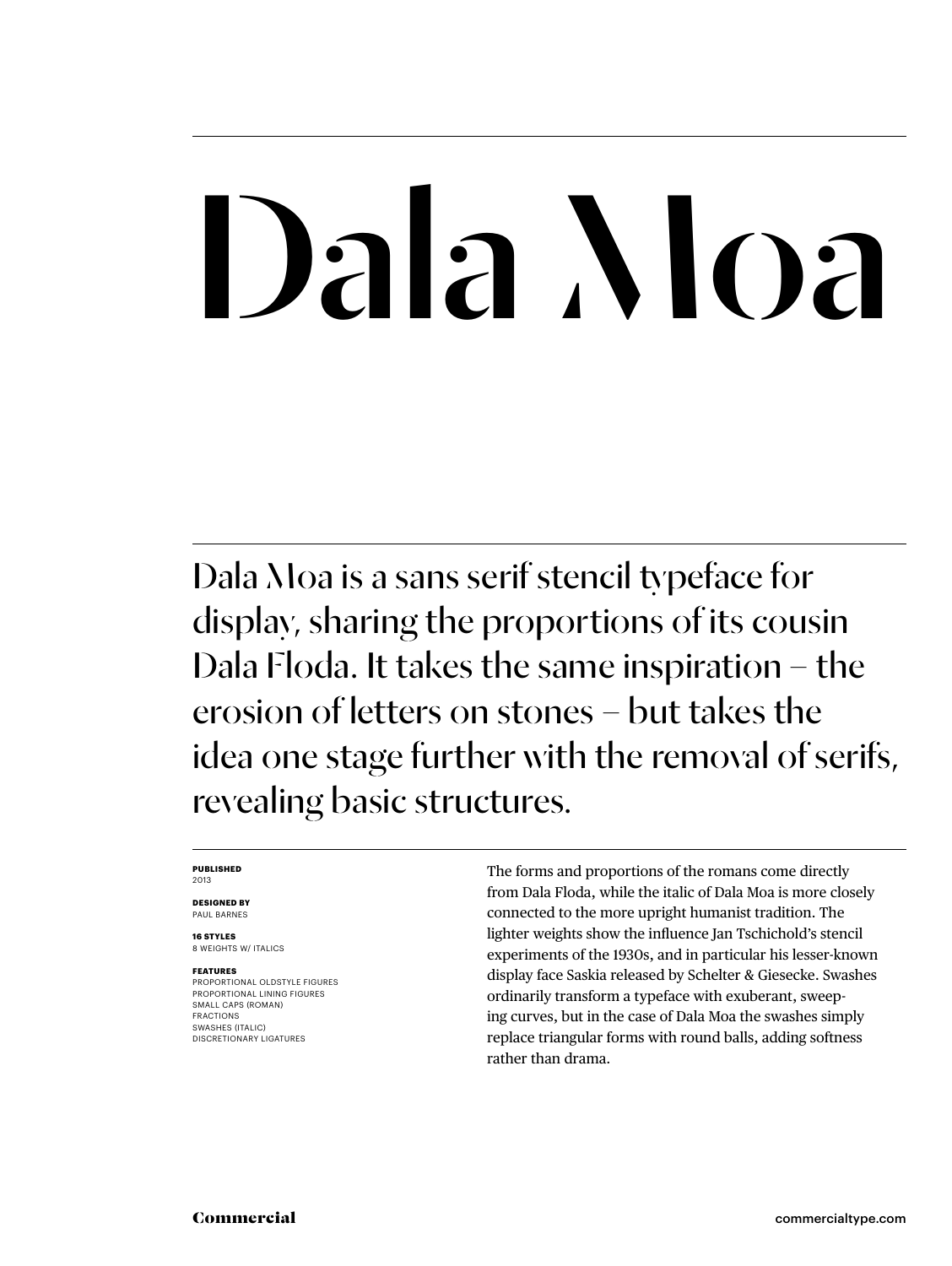Dala Moa Thin *Dala Moa Thin Italic* Dala Moa Light *Dala Moa Light Italic* Dala Moa Regular *Dala Moa Regular Italic* Dala Moa Regular No. 2 *Dala Moa Regular No. 2 Italic* Dala Moa Medium *Dala Moa Medium Italic* **Dala Moa Bold** *Dala Moa Bold Italic* Dala Moa Black *Dala Moa Black Italic* Dala Moa Fat *Dala Moa Fat Italic*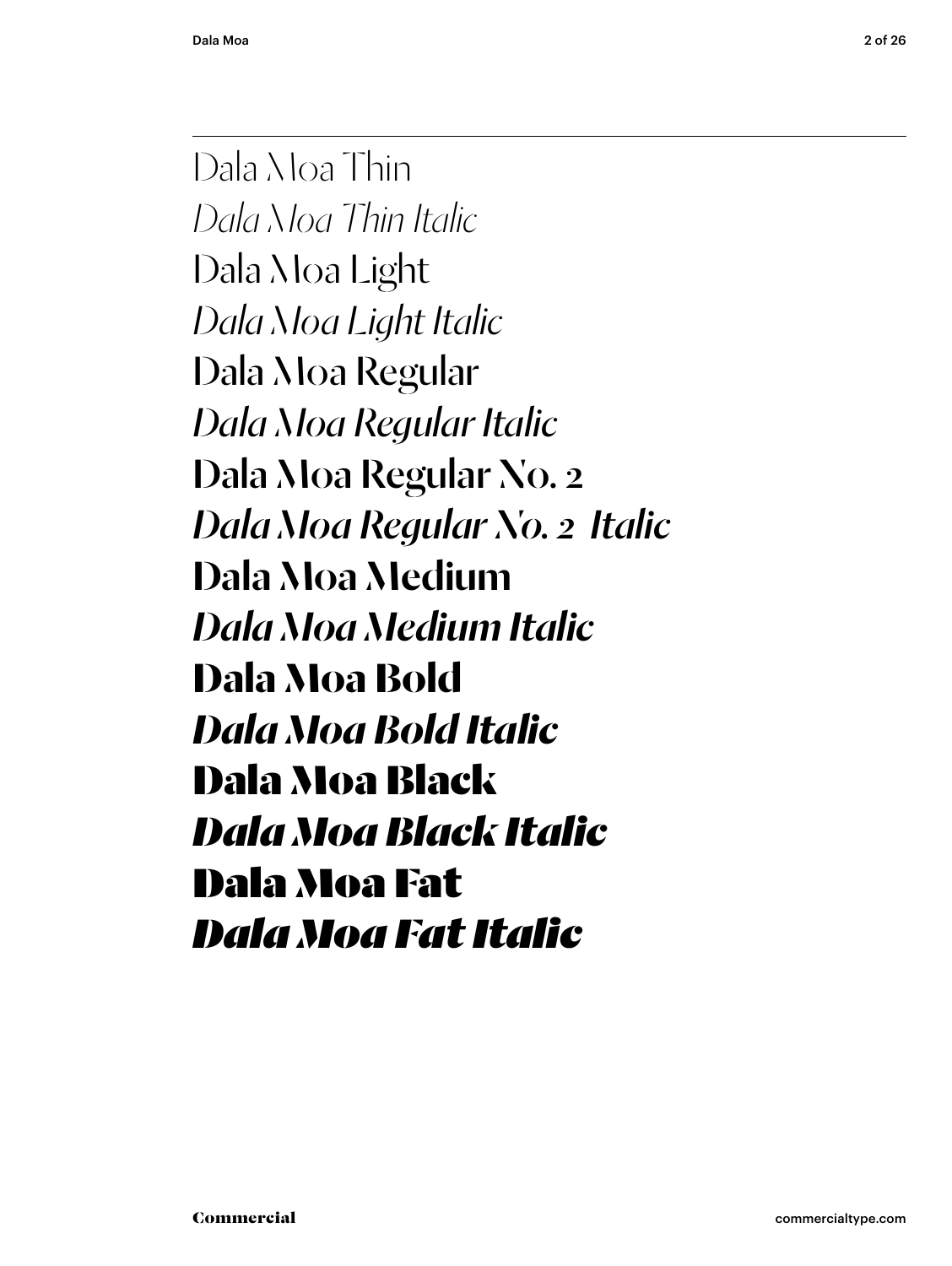# Ampitheater BÜRSTADT<br>Copenhagen DALA MOA THIN 100 PT (ALT g)

*Uppslagsboks ELECTRICS Jean Fournier* 

DALA MOA THIN ITALIC 100 PT (SWASH k T r)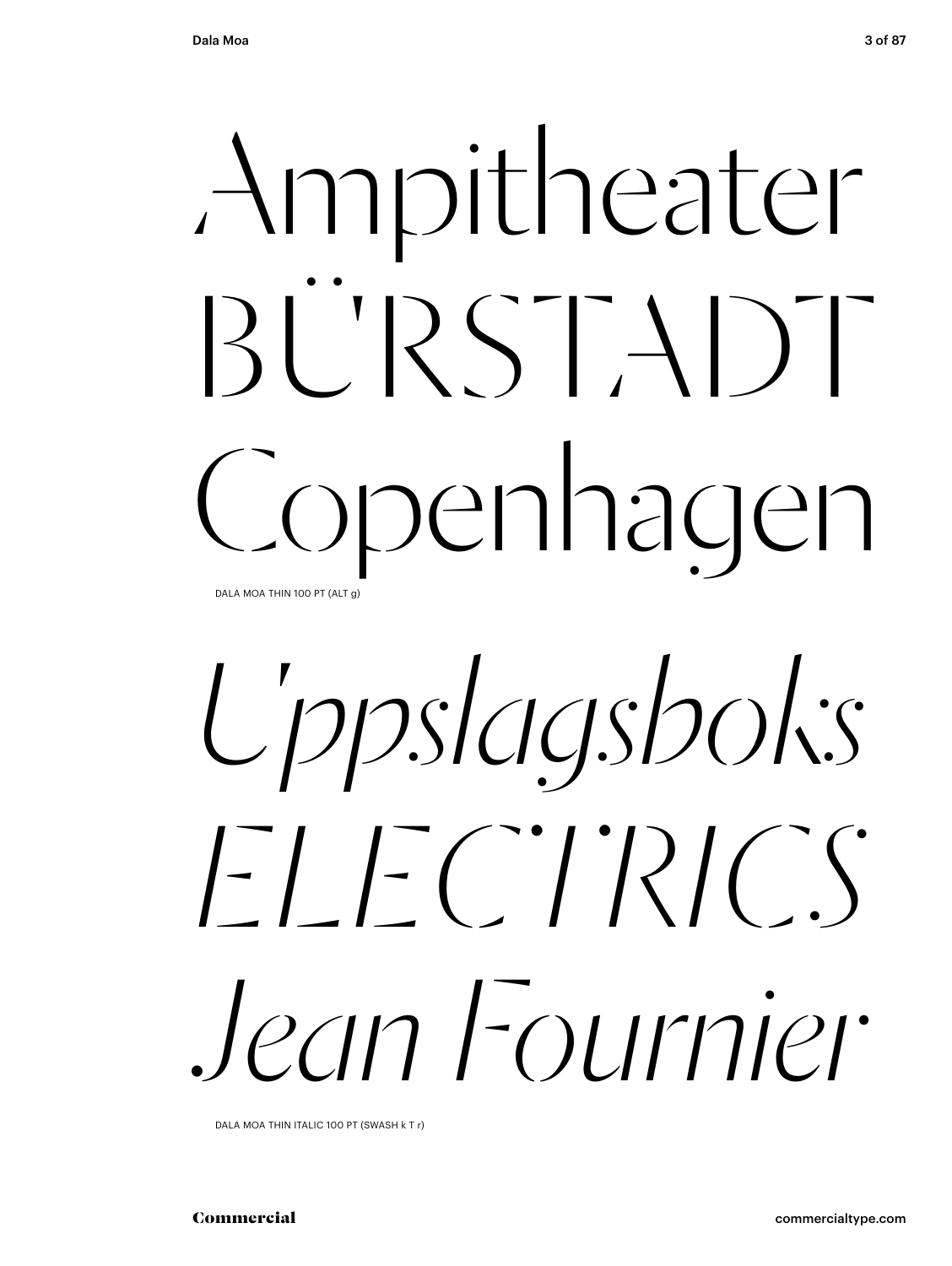## N'aterspout YYFLINES Mandamarri

DALA MOA LIGHT 100 PT (ALT Y)

## Tinker Tailor ORDERING Te Awamutu

DALA MOA LIGHT ITALIC 100 PT (SWASH T k r N G, ALT a)

Commercial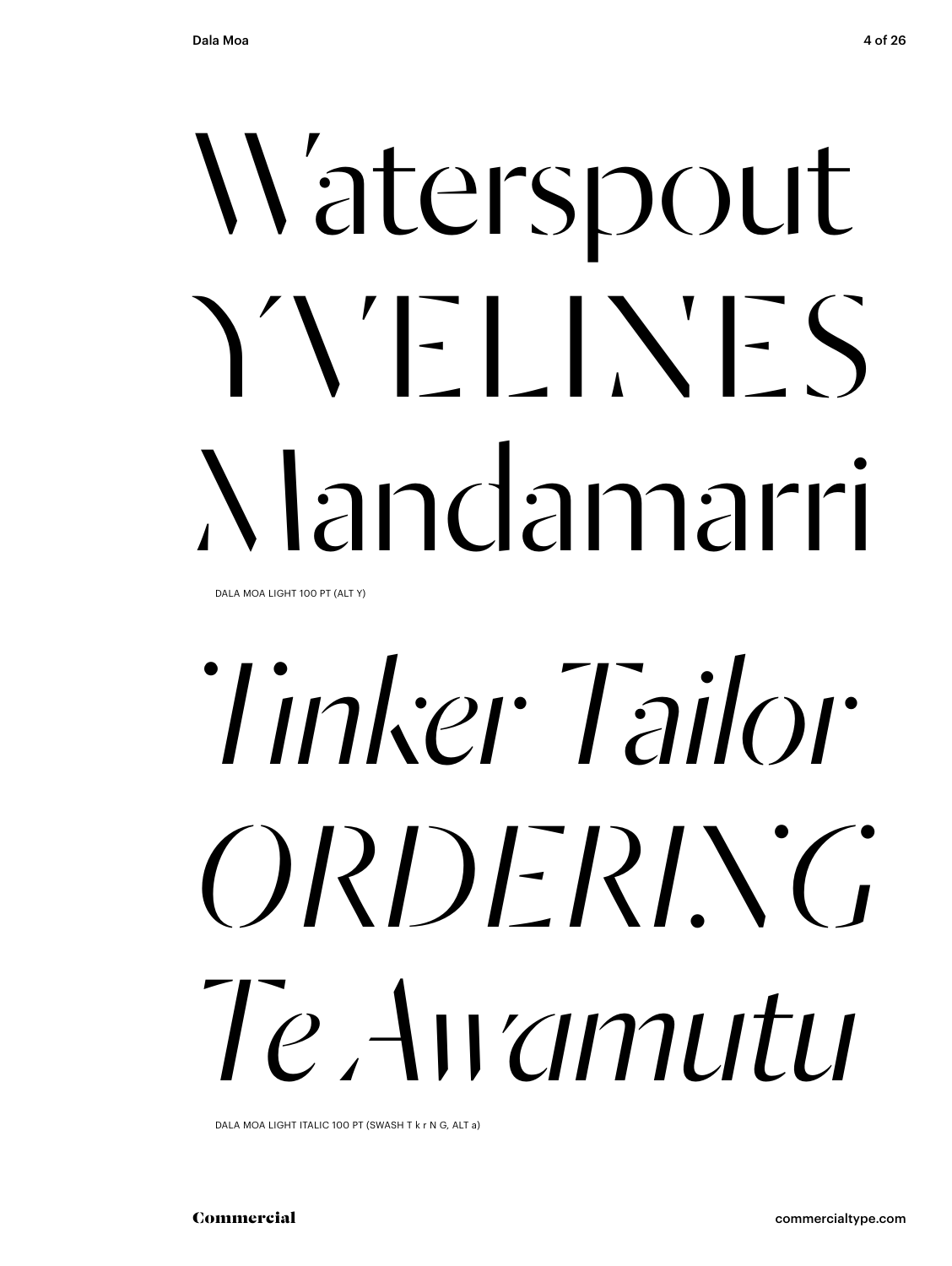## Hässleholm  $AXTHOXY$ Falsification

DALA MOA REGULAR 100 PT

# *Lamplighter Varsågod Xénophobes*

DALA MOA REGULAR ITALIC 100 PT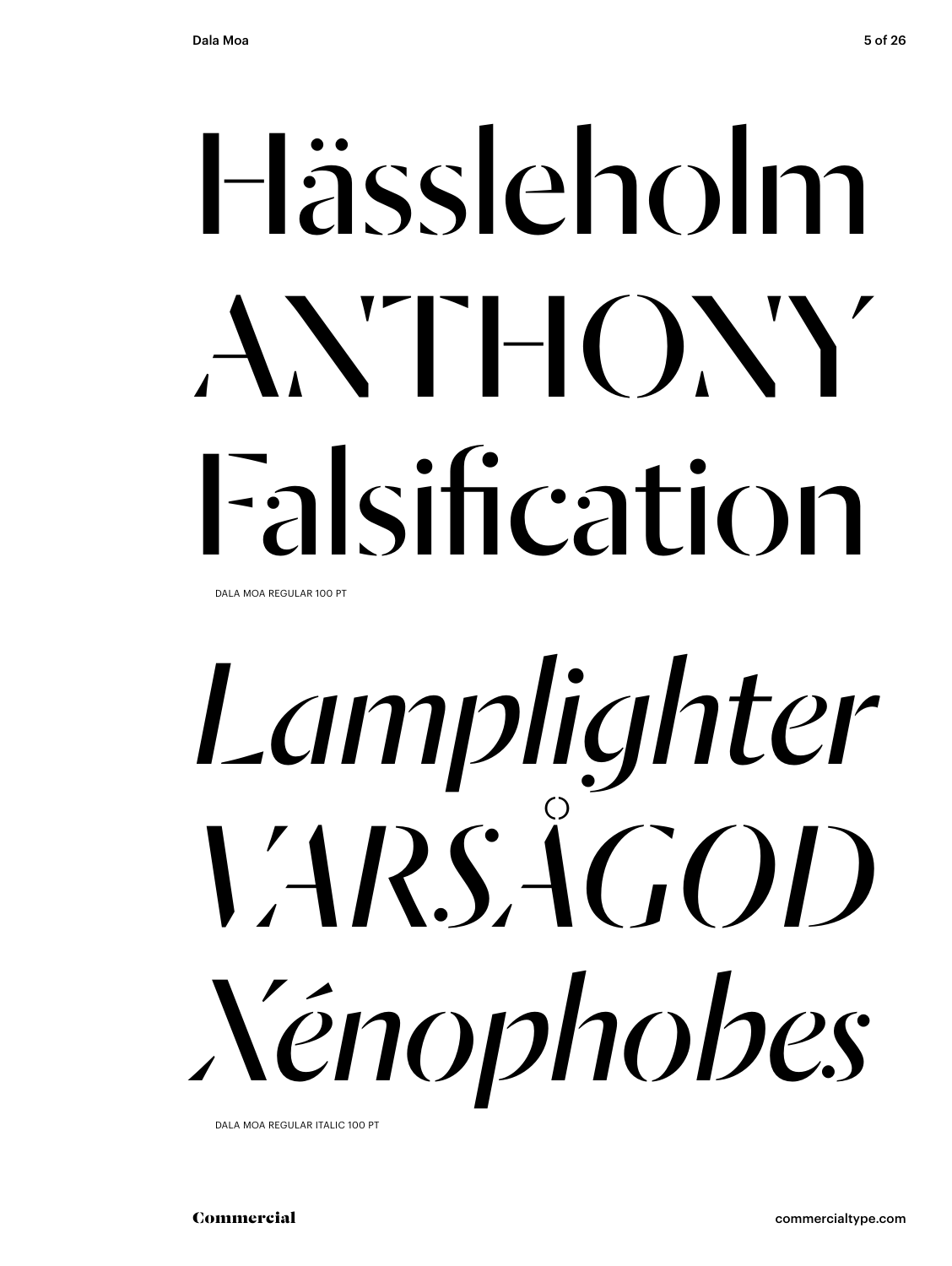# Almodôvar GRANJON Zealanders

DALA MOA REGULAR NO. 2 100 PT

## Equestrians GABROVO Lubrication

DALA MOA REGULAR NO. 2 ITALIC 100 PT (DISCRETIONARY LIGATURE st, SWASH r, ALT a)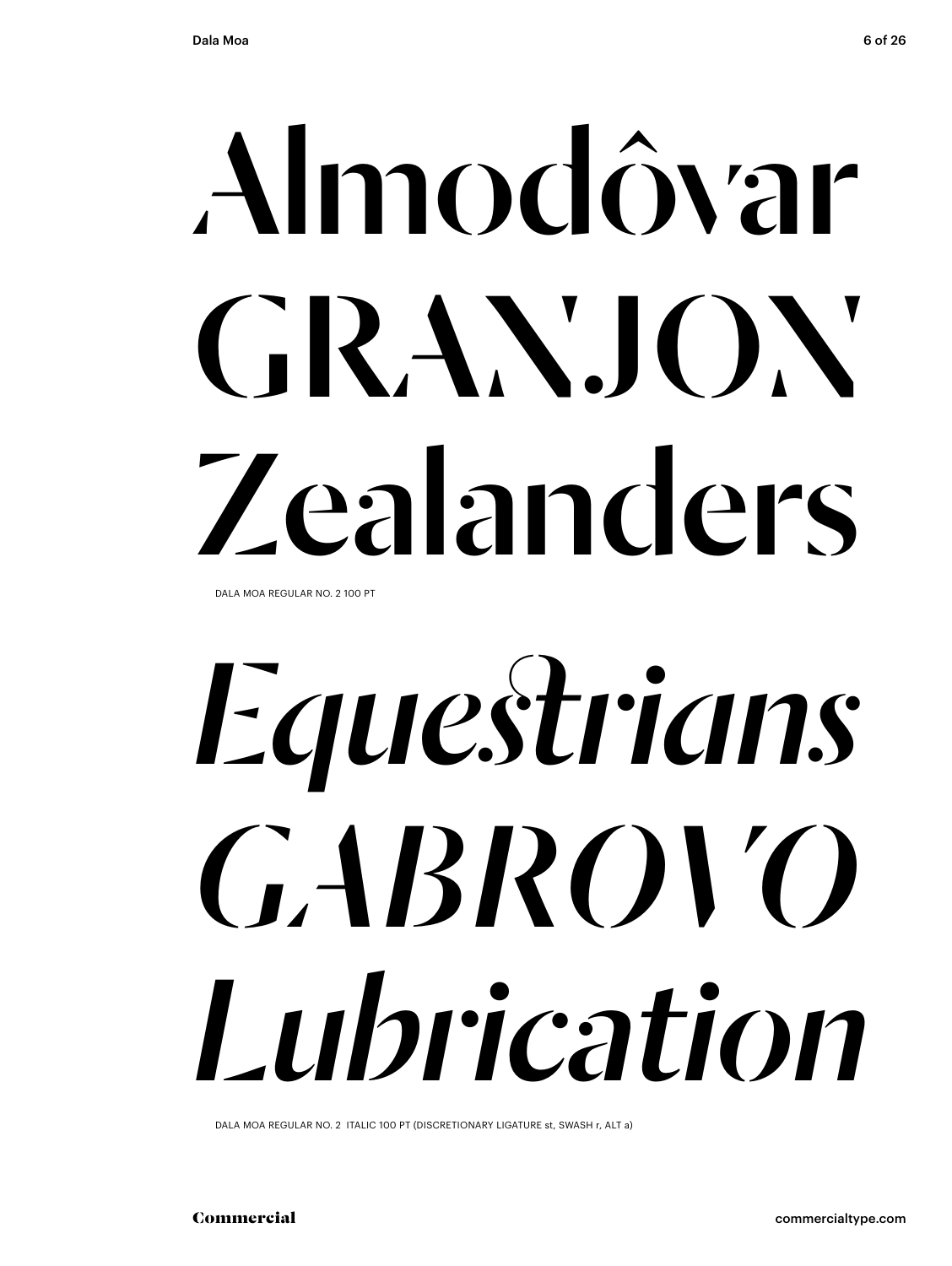## Mailorders BREGENZ Paramedic DALA MOA MEDIUM 100 PT

# *Keskiviikko egotista Cannoning*

DALA MOA MEDIUM ITALIC 100 PT (SWASH K k G)

Commercial commercialtype.com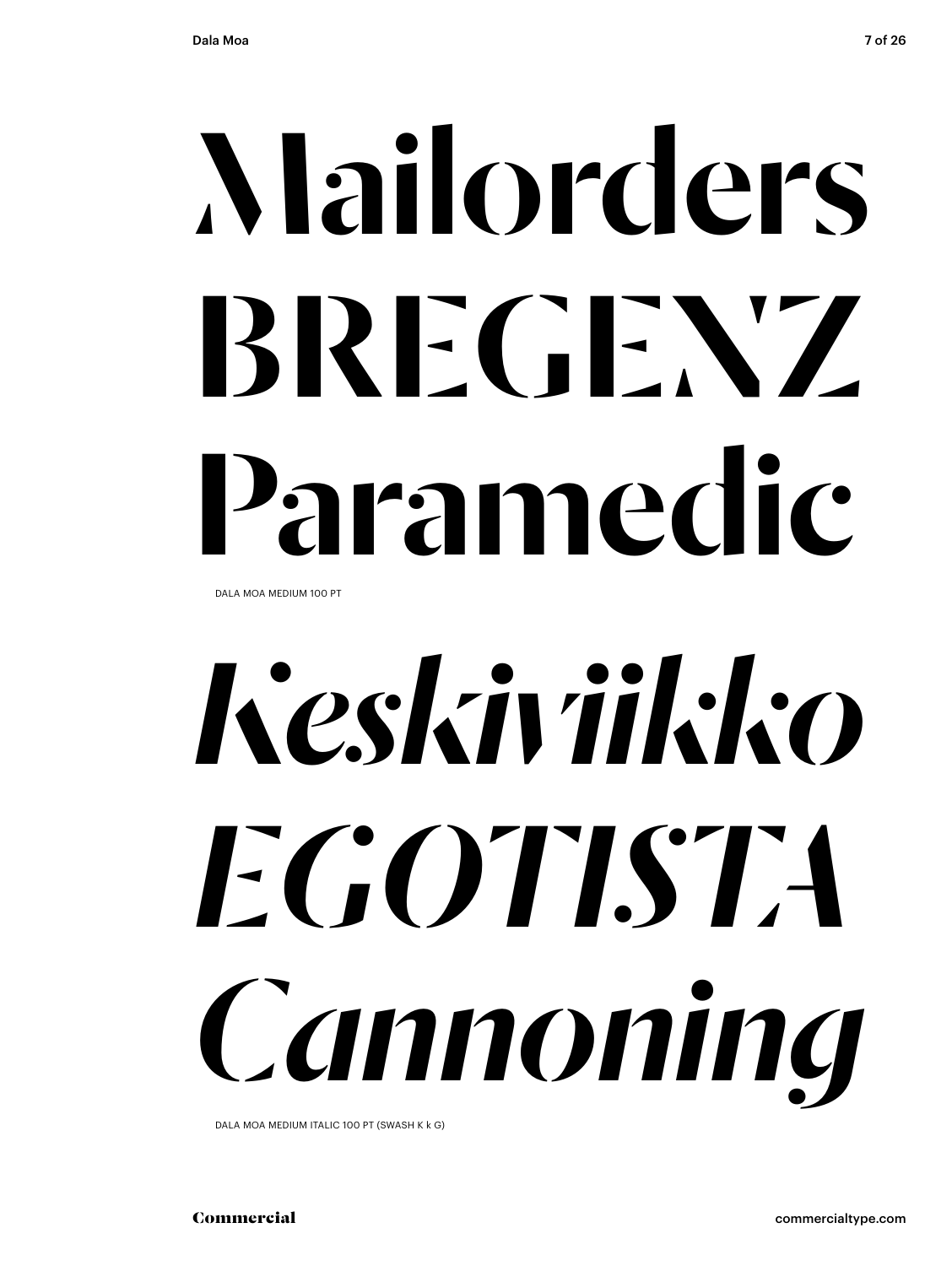## **Decreases TAMPERS Eastwards**

DALA MOA BOLD 100 PT (DISCRETIONARY LIGATURE st)

## *Hardwood JAZZMAN Paradoxes*

DALA MOA BOLD ITALIC 100 PT (SWASH A Z M N x)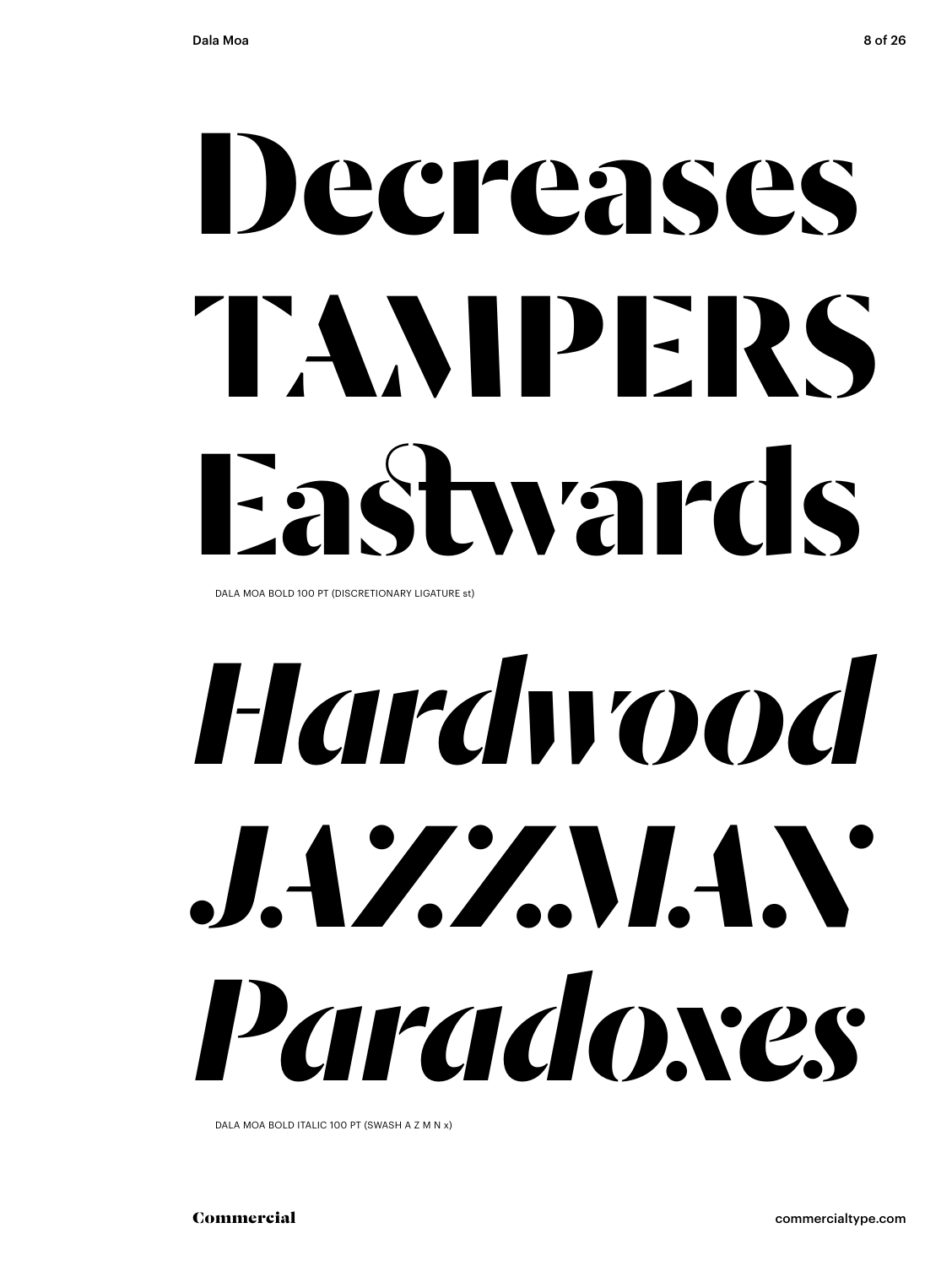## Amyntaio LAZARINI Reichstag DALA MOA BLACK 100 PT (DISCRETIONARY LIGATURE st)

# Angström SARCASM Tidsskrift

DALA MOA BLACK ITALIC 100 PT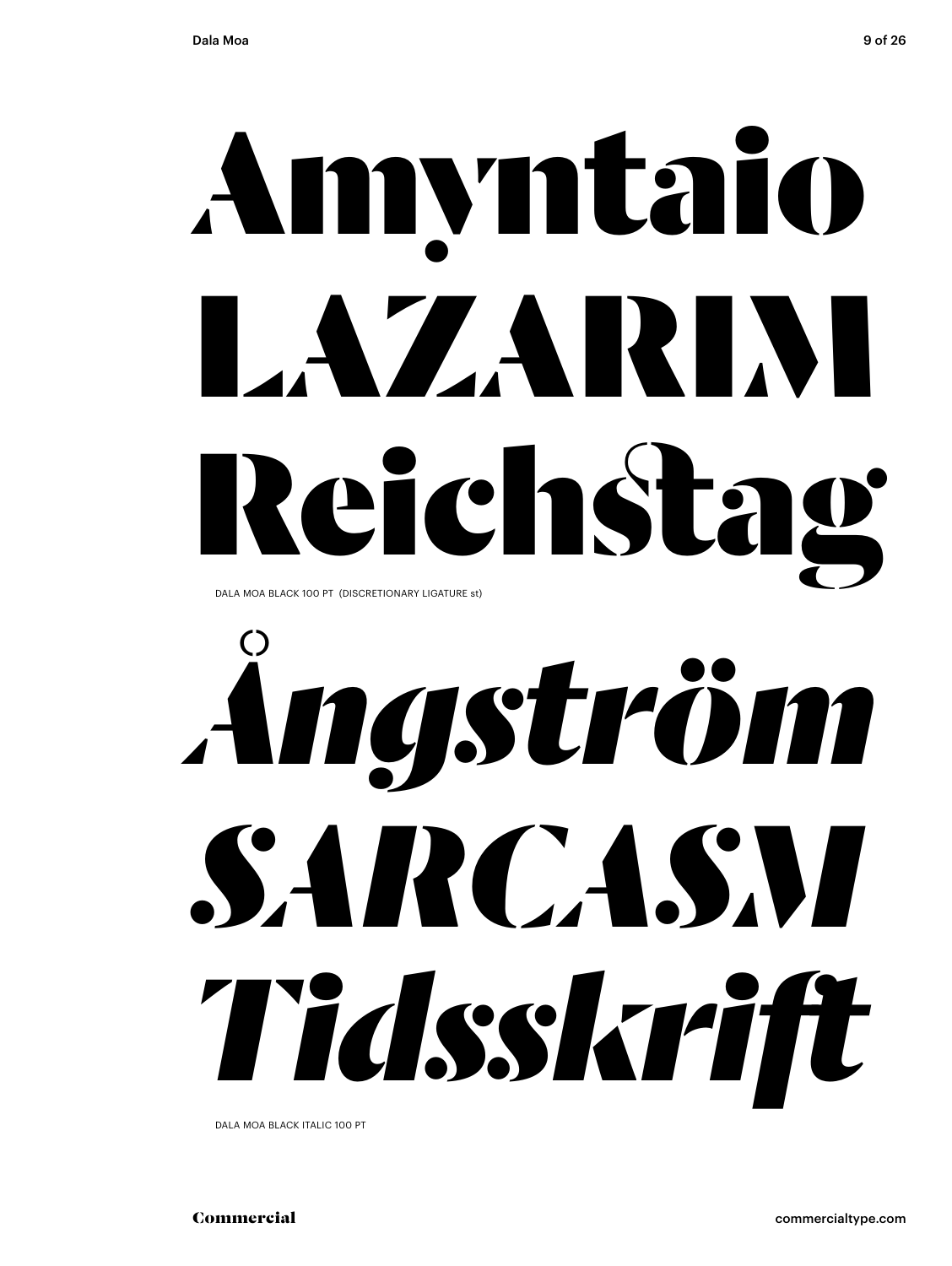# **Eildoacf** BAVARIA Marseille

DALA MOA FAT 100 PT

## Flagstaff SUPAN'SEA Tot Ziens

DALA MOA FAT 100 PT (DISCRETIONARY st LIGATURE, SWASH W A N T Z)

Commercial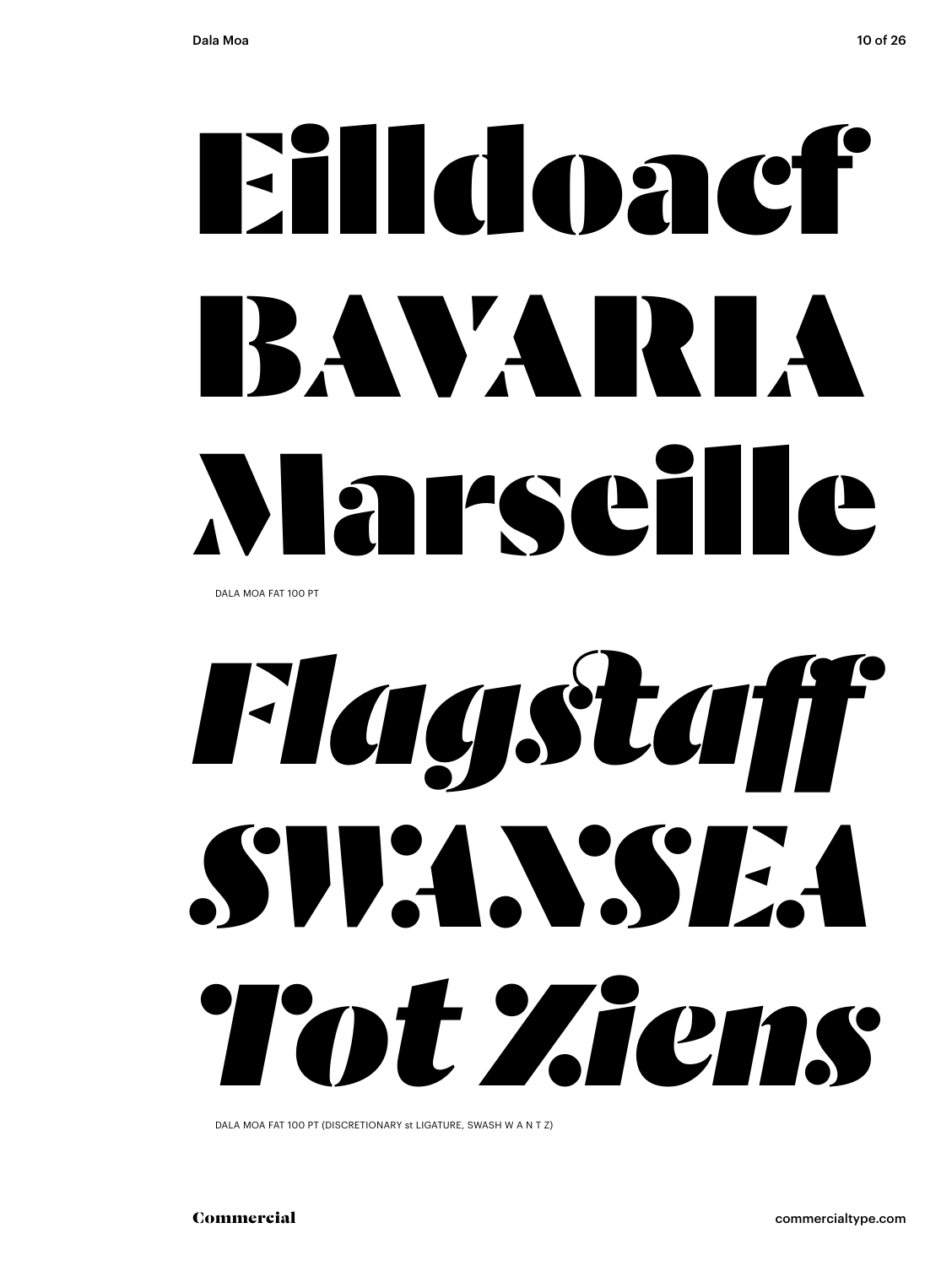### $\bigcirc \wedge' E \vee S \bigcirc \bigcirc C E$ Nisrepresentative  $ZICZACUFRAIFNT$ Cromotipogràfica

DALA MOA THIN 72 PT (ALT Y, SMALL CAPITALS, ALT g)

### Talbot Baines Reed  $26 - 31$  APRII 2011 Affectionate Punch

DALA MOA THIN ITALIC 72 PT (SWASH K A T N M, ALT a, LINING FIGURES, DISCRETIONARY ct LIGATURE)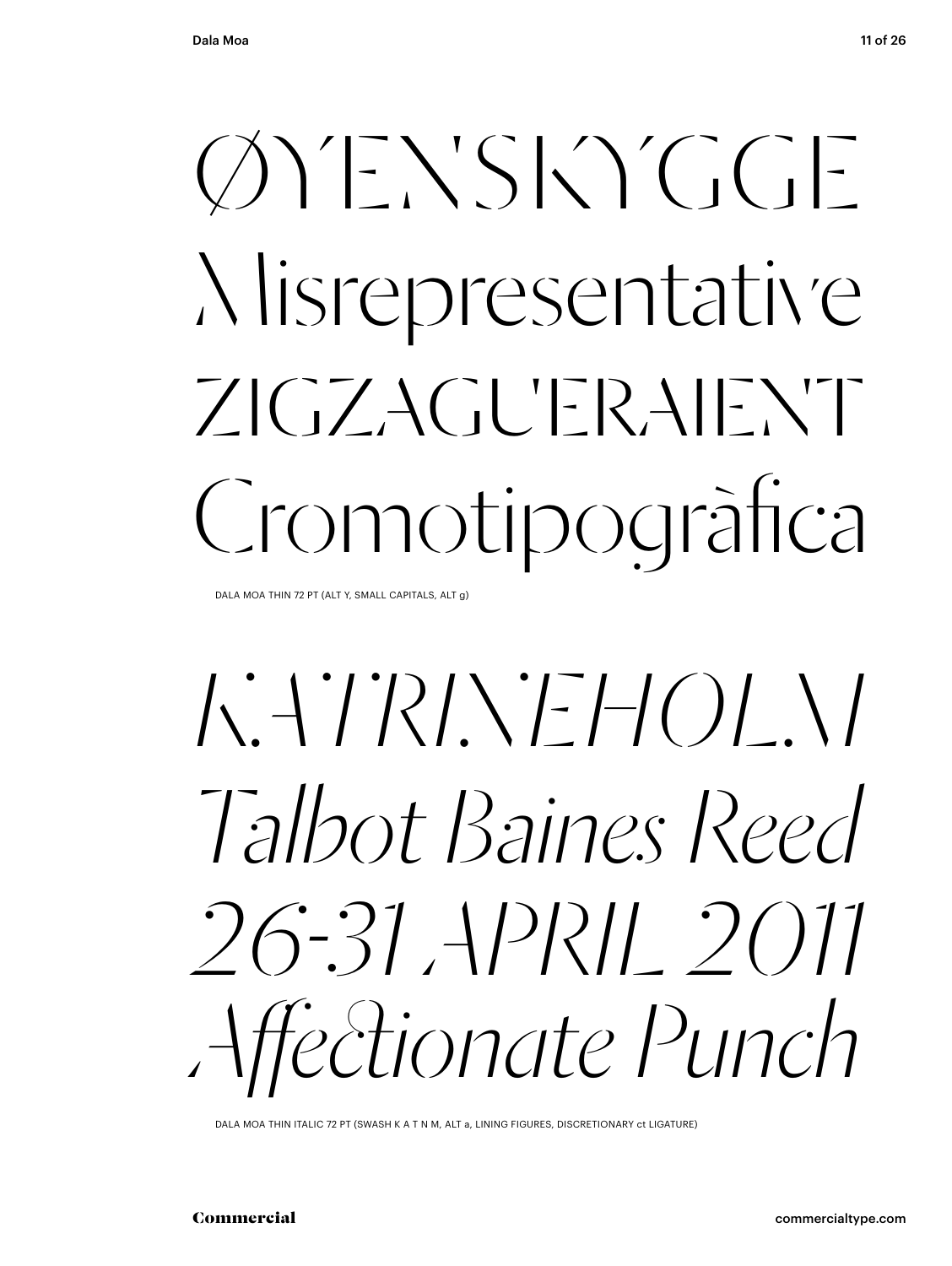### $HANDICRAFTS$ Großbuchstaben johnsonianism Transportational

DALA MOA LIGHT 72 PT (DISCRETIONARY st LIGATURE, SMALL CAPITALS)

*Dornstetten Øvelse gjør mester WILSON & SON British Rail 1971-78*

DALA MOA LIGHT ITALIC 72 PT (SWASH v r W N &)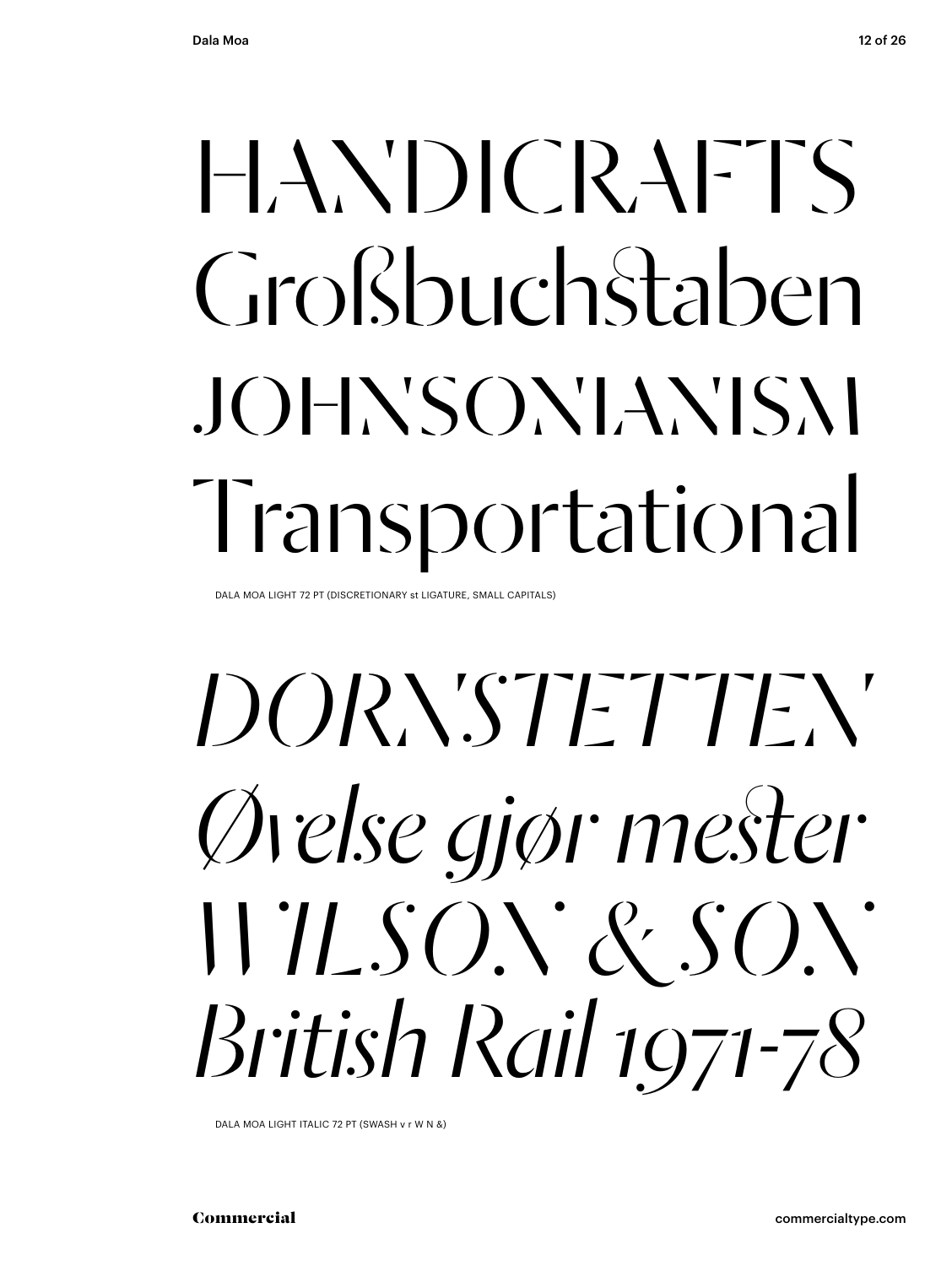## CARMARTHEN Un tavolo per tre FRUCTIFICACIÒN Hypersensitizing

DALA MOA REGULAR 72 PT (SMALL CAPITALS)

### UNBELIEVABLY *Posso ajudar-lhe? faultfinding Cartographically*

DALA MOA REGULAR ITALIC 72 PT (SWASH A T N G r, ALT a)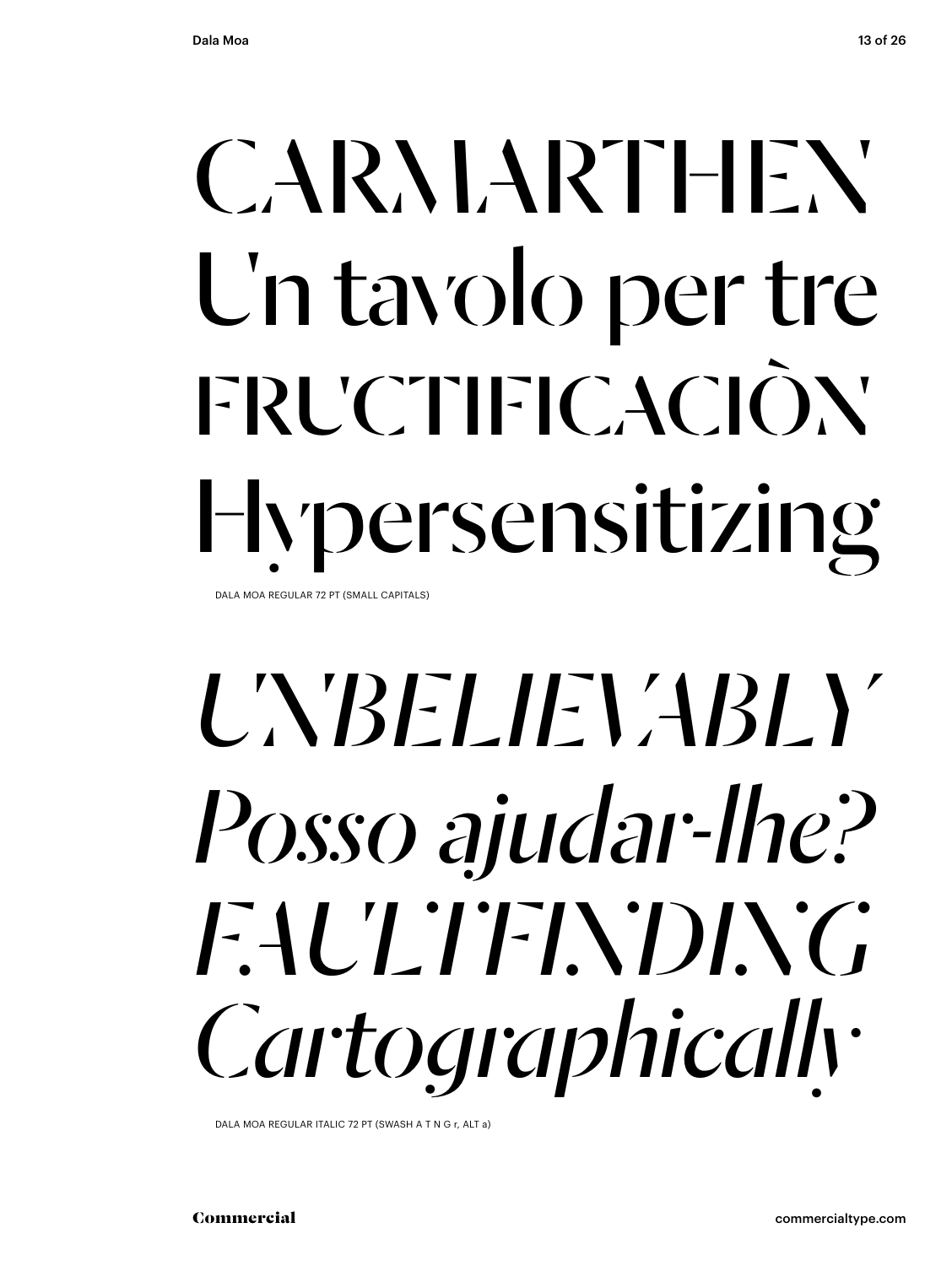### TYPOGRAPHY Active literature CANADIAN MEAT Insalata di pollo

DALA MOA REGULAR 72 PT (SMALL CAPITALS, DISCRETIONARY ct LIGATURE)

### *INTERACTIVES Editing & design tweewielerS Maelstrom rover*

DALA MOA REGULAR ITALIC 72 PT (SWASH &)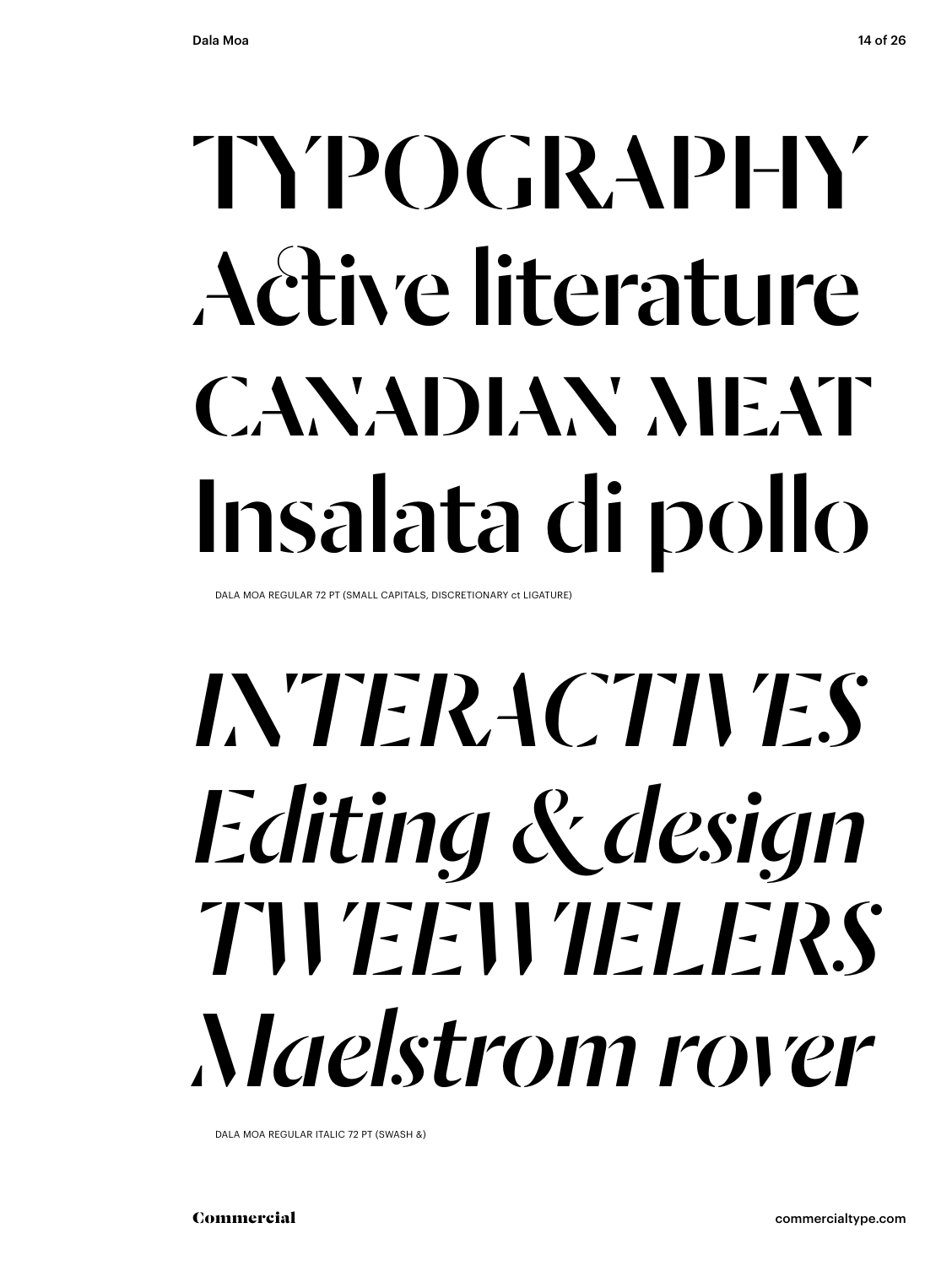### YAFFINGALES Openheartedly **RAPPRÊTERON'S** Doublehearted

DALA MOA MEDIUM 72 PT (SMALL CAPITALS)

### **BODYVEIGHT** Kindergartners HERMODÃTIL *Glamorizations*

DALA MOA MEDIUM ITALIC 72 PT (SWASH M À T G r z)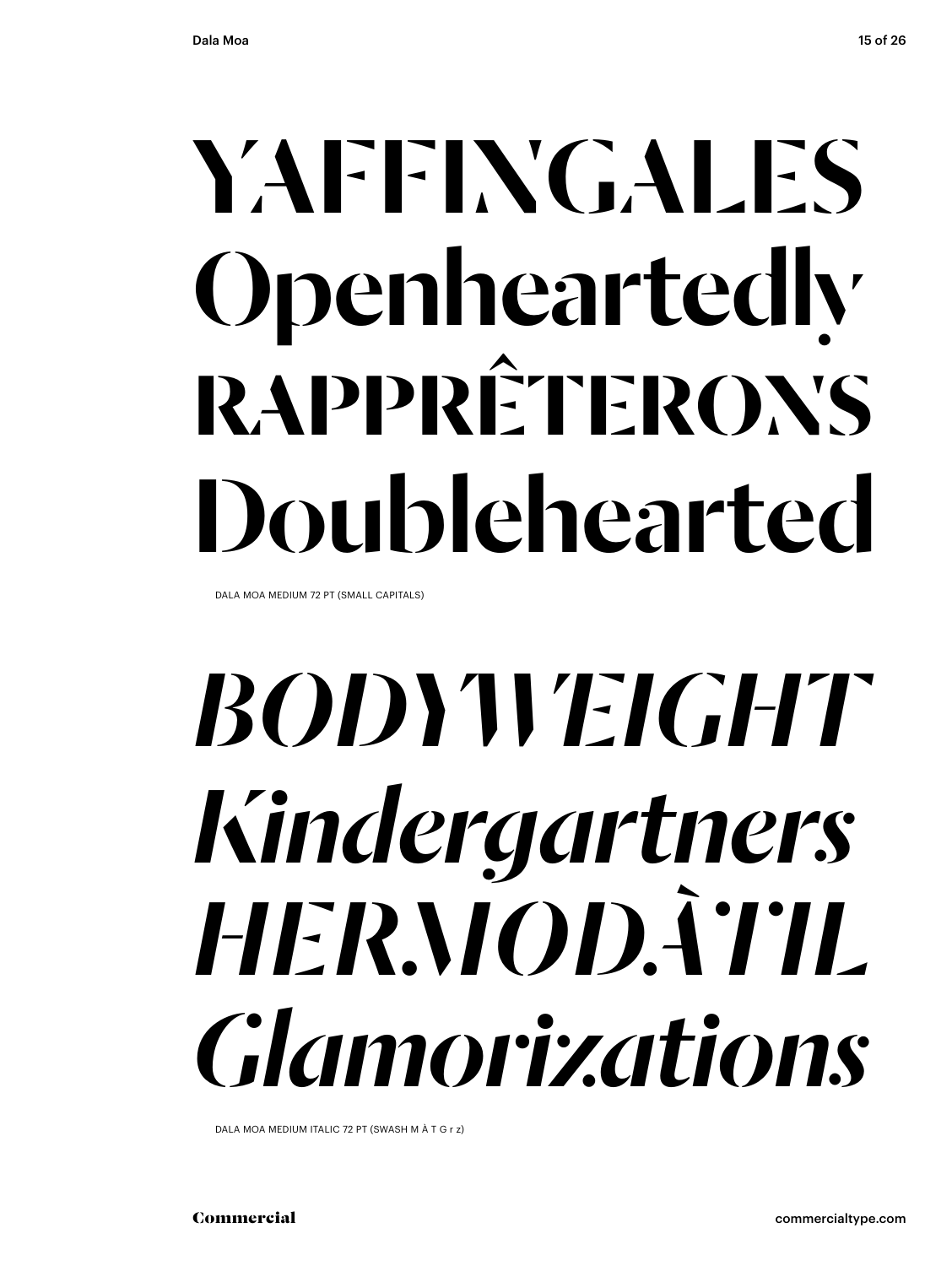### WORCESTER Aŭtobiografio **BABES & MUMS** Föreståndares

DALA MOA BOLD 72 PT (ALT g, SMALL CAPITALS, DISCRETIONARY st LIGATURE)

## *YEZIRKÖPRÜ* Juxtapositions XYLOPHONES Hereford Cider

DALA MOA BOLD ITALIC 72 PT (SWASH V Z K x)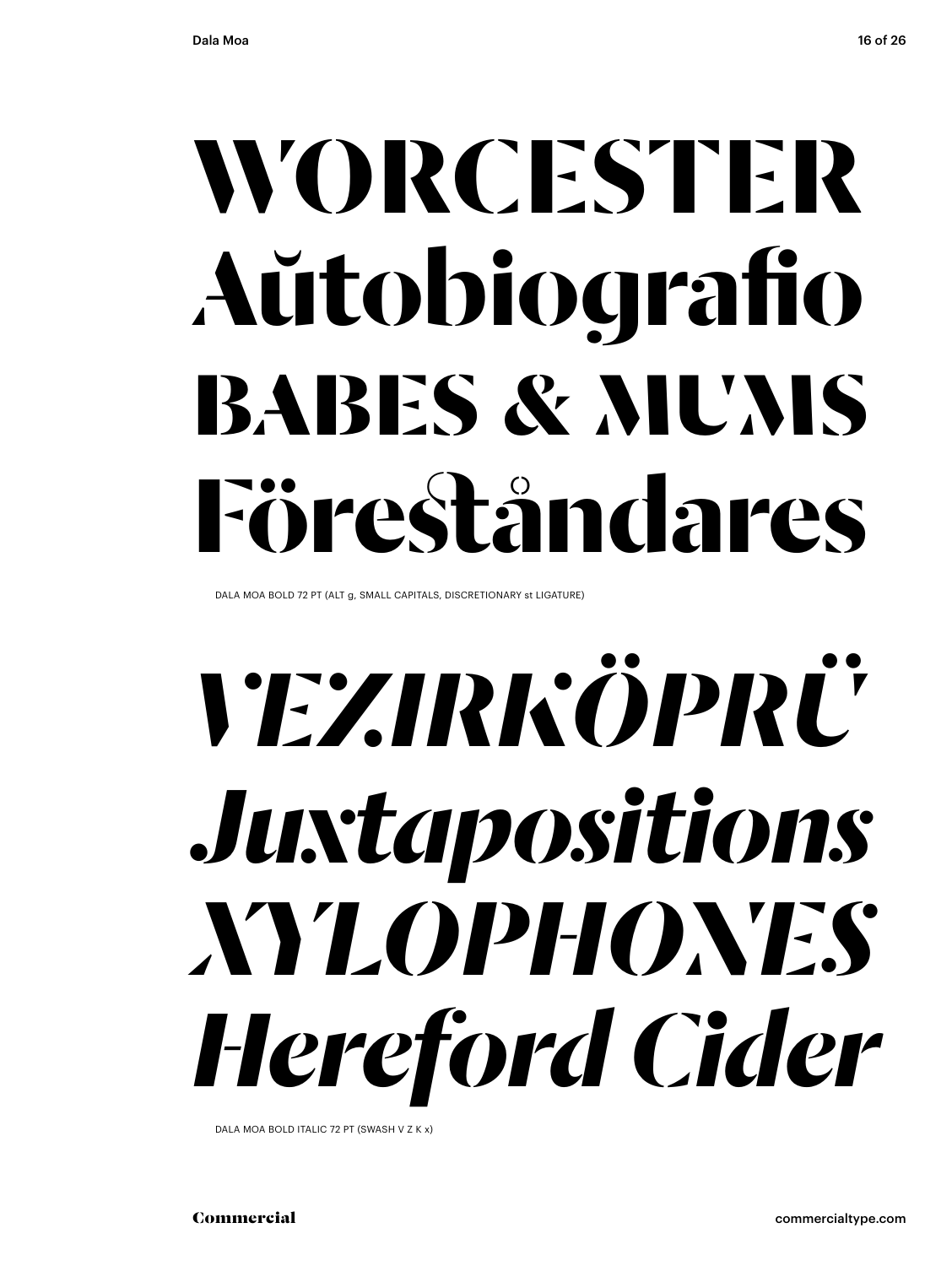### ROLAND 303 Polstermöbel UNIVERSITIES Masterminds

DALA MOA BLACK 72 PT (DISCRETIONARY st LIGATURE, SMALL CAPITALS)

### *AUSTRALIAN Victoria stars JEDERMANN Kerettiläisyys*

DALA MOA BLACK ITALIC 72 PT (DISCRETIONARY ct st LIGATURE, SWASH A M N K r y, ALT a, )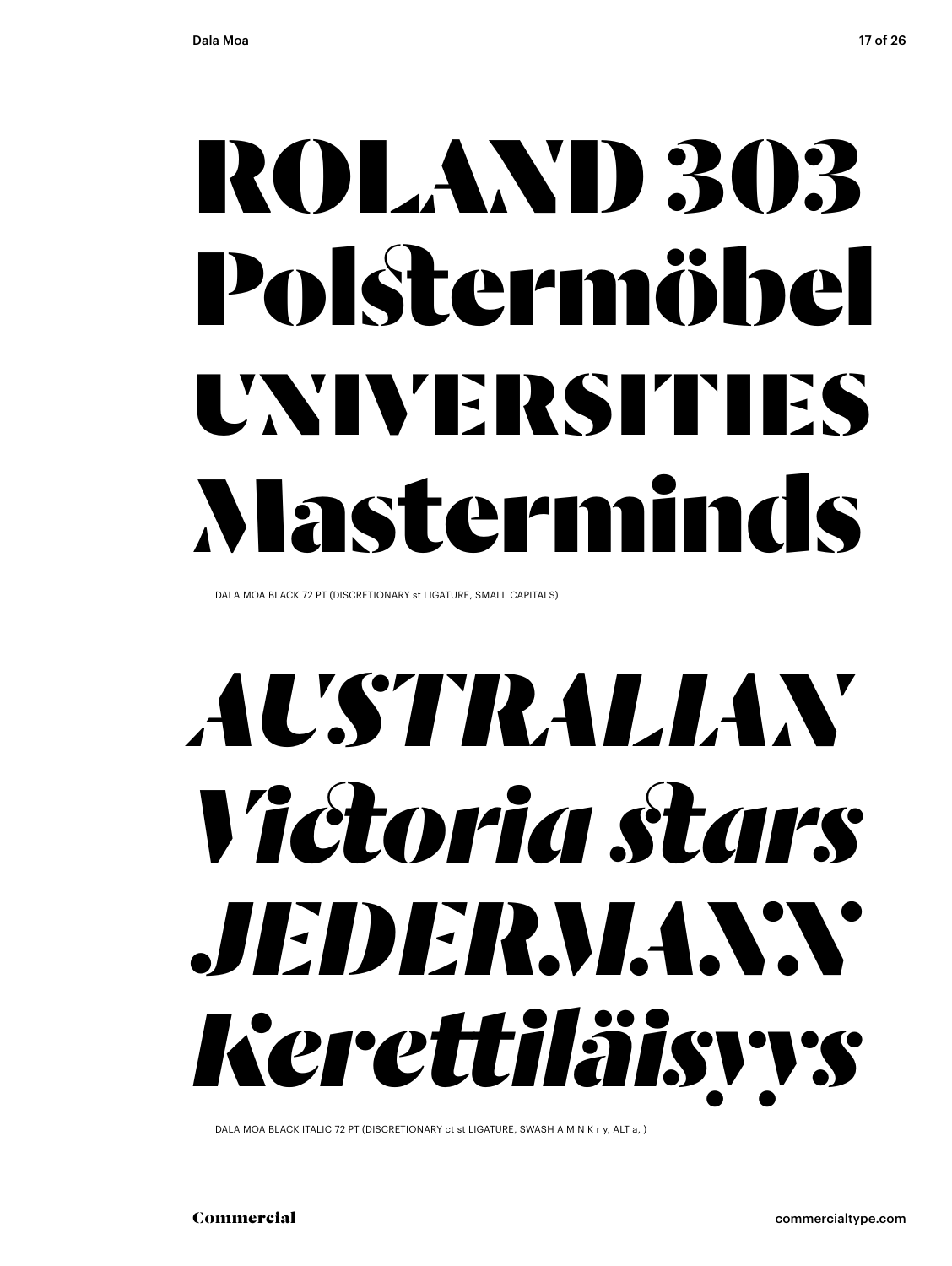### KÜSS MICH! Lingonberry GUNN CHIEFS arterfinal DALA MOA FAT 72 PT (SMALL CAPITALS, ALT Q)

### *CAMBRIDGE Van Dyck art Sabbatical Ombudsman*

DALA MOA FAT ITALIC 72 PT (SWASH V y k r A T)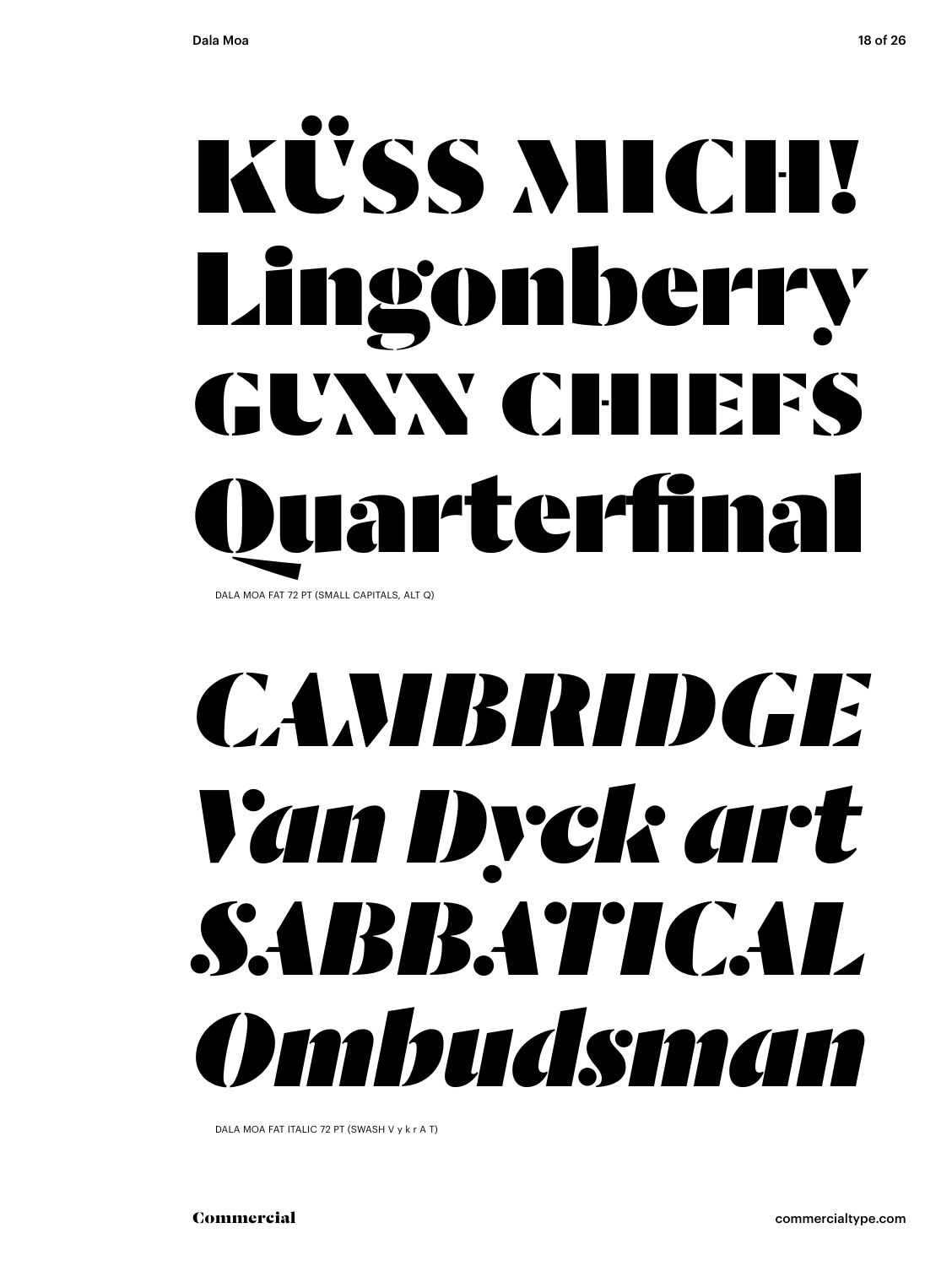#### ROYAL DUCHY OF CORNWALL A History of the Old English Letter Ausgewählte Aufsätze über Fragen

DALA MOA THIN 36 PT (DISCRETIONARY st LIGATURE, ALTERNATE g)

*De proporties van het boek French Atelier set on the Left Bank in Broadway Boogie-Woogie (50" × 50")*

DALA MOA THIN ITALIC 36 PT (SWASH T V N T K W r w y, LINING FIGURES)

#### LUXURY HANDBAG FOR €965 We zullen ons zwaard trekken, als Ya está lista la espada: entra tú en

DALA MOA LIGHT 36 PT (LINING FIGURES)

*WORKS THAT WORK EDITORS Maquettiste, enseignant et écrivain The East Shropshire Dance Groups*

DALA MOA LIGHT ITALC 36 PT (SWASH M r v T G, DISCRETIONARY st LIGATURE)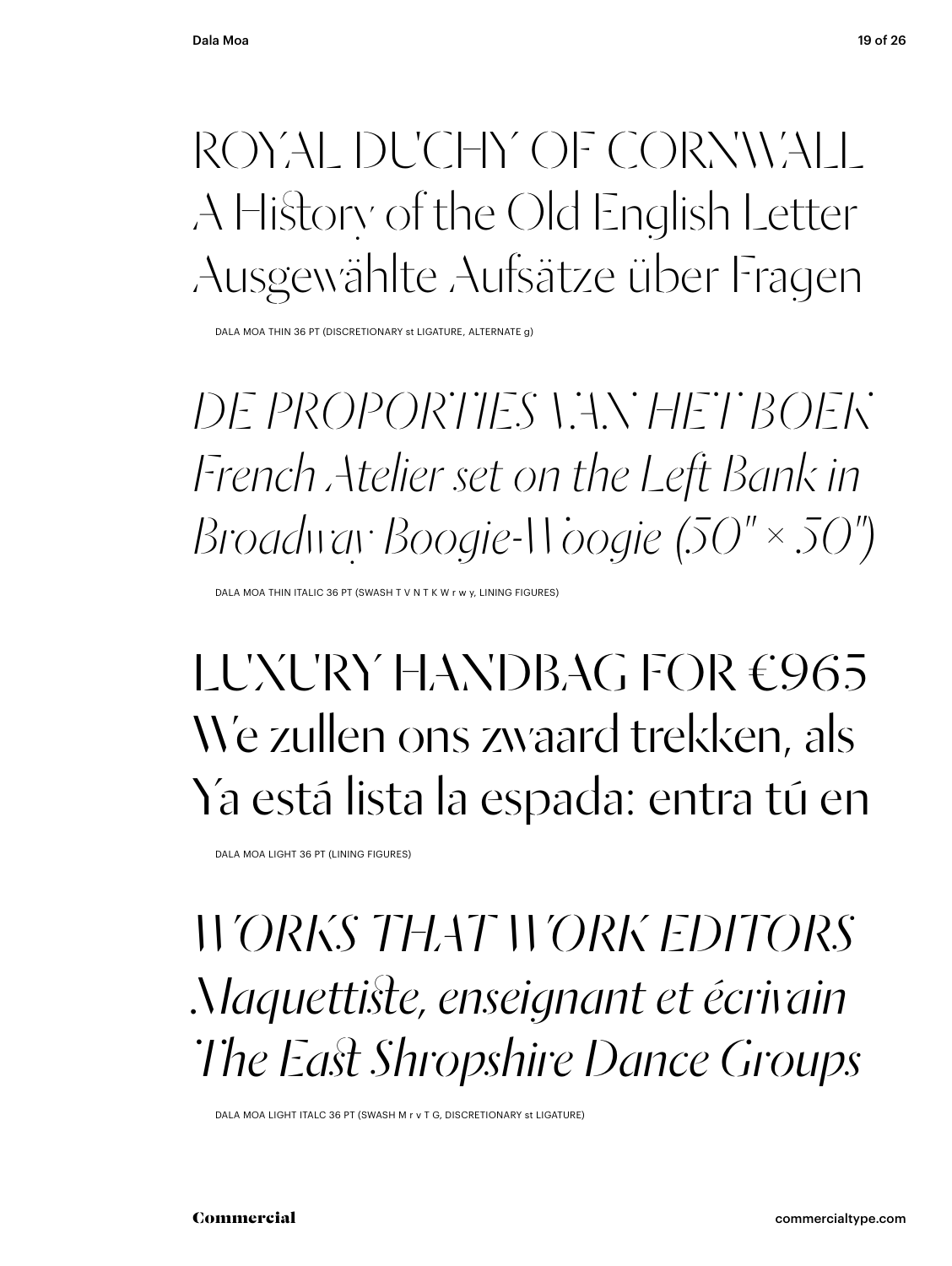### CAIRN TERRIERS ORIGINATE Le vélodrome de Roubaix où ont Flemish Baroque artist painting

DALA MOA REGULAR 36 PT

### *Labor Amoris Perditus Est Mit Kamera und Schreibmaschine Stencils made in 1986 in Germany*

DALA MOA REGULAR ITALIC 36 PT

### YACHTING CLUB MEMBERS Johann Sebastian Bach master Fashion design schools in Lyon

DALA MOA REGULAR NO. 2 36 PT (DISCRETIONARY st LIGATURE)

#### *PULLMAN CARRIAGE REPAIR Lui recommande de pratiquer le En el primer ciclista no europeo*

DALA MOA REGULAR ITALIC NO. 2 36 PT (SWASH M A N G r DISCRETIONARY st LIGATURE)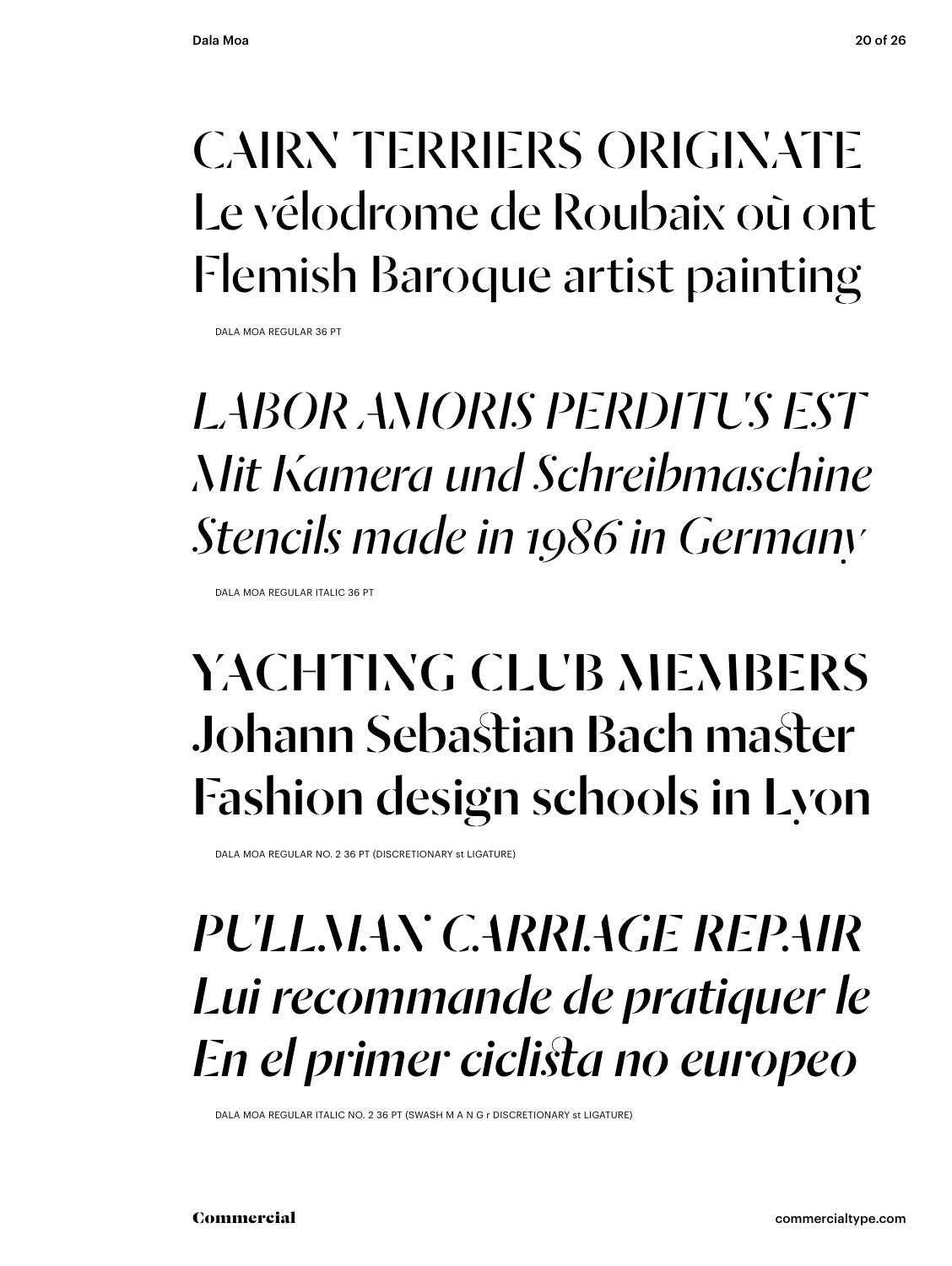#### victoria en el Tour de Backfisch, is a fish too small to Ready to Wear Collection

DALA MOA MEDIUM 36 PT (SMALL CAPITALS)

### *PRINTING & DESIGN IN 1970 Wein, Weib und Gesang op. 333 Rioja es una denominación de*

DALA MOA MEDIUM ITALIC 36 PT (SWASH &, LINING FIGURES)

#### **Pfostenschlitzmauer Salty liquorice Finnish candy Dispatches from Los Angeles**

DALA MOA BOLD 36 PT

#### *marzipan MADE IN ITALIA Dictionary of Foreign Words Eurodisco remixing 12" single*

DALA MOA BOLD ITALIC 36 PT (SWASH r x)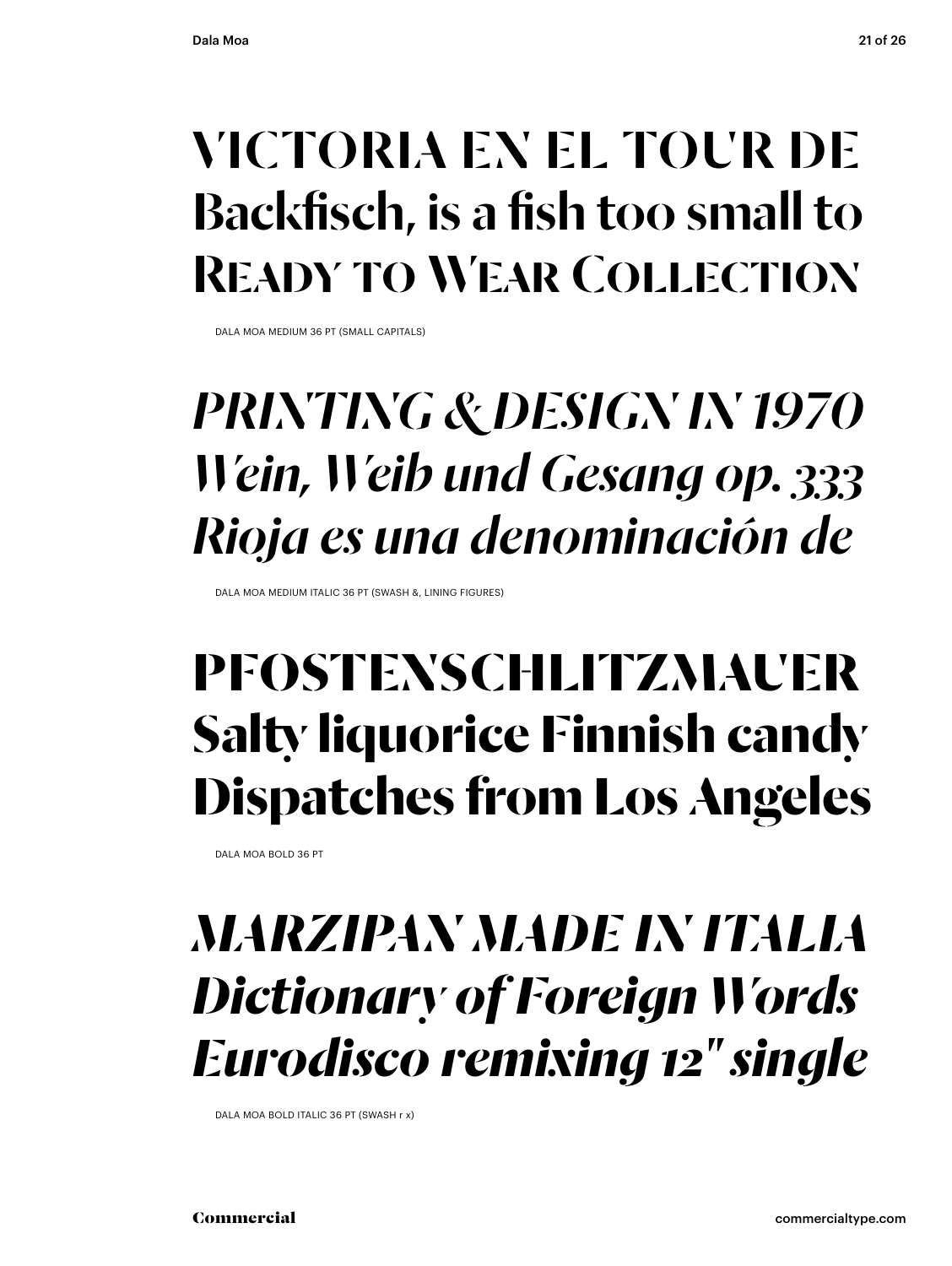#### STOLEN INGOTS OF GOLD 1/32 oz stainless steel weight At 4oC (39.2oF) pure water

DALA MOA BLACK 36 PT (SMALL CAPITALS, DISCRETIONARY st LIGATURE)

### *Häupter zweier Häuser Mod fashion exemplified by Jonathan Buttall 1752–1805*

DALA MOA BLACK ITALIC 36 PT (SWASH Ä T Z W M x y)

### réapprovisionneriez Den här herrn betalar för The price paid was \$15631

DALA MOA FAT 36 PT

#### *overscrupulousness Perfect manners are seen Sourdough bread starter*

DALA MOA FAT ITALIC 36 PT (SWASH V N r, DISCRETIONARY st LIGATURE)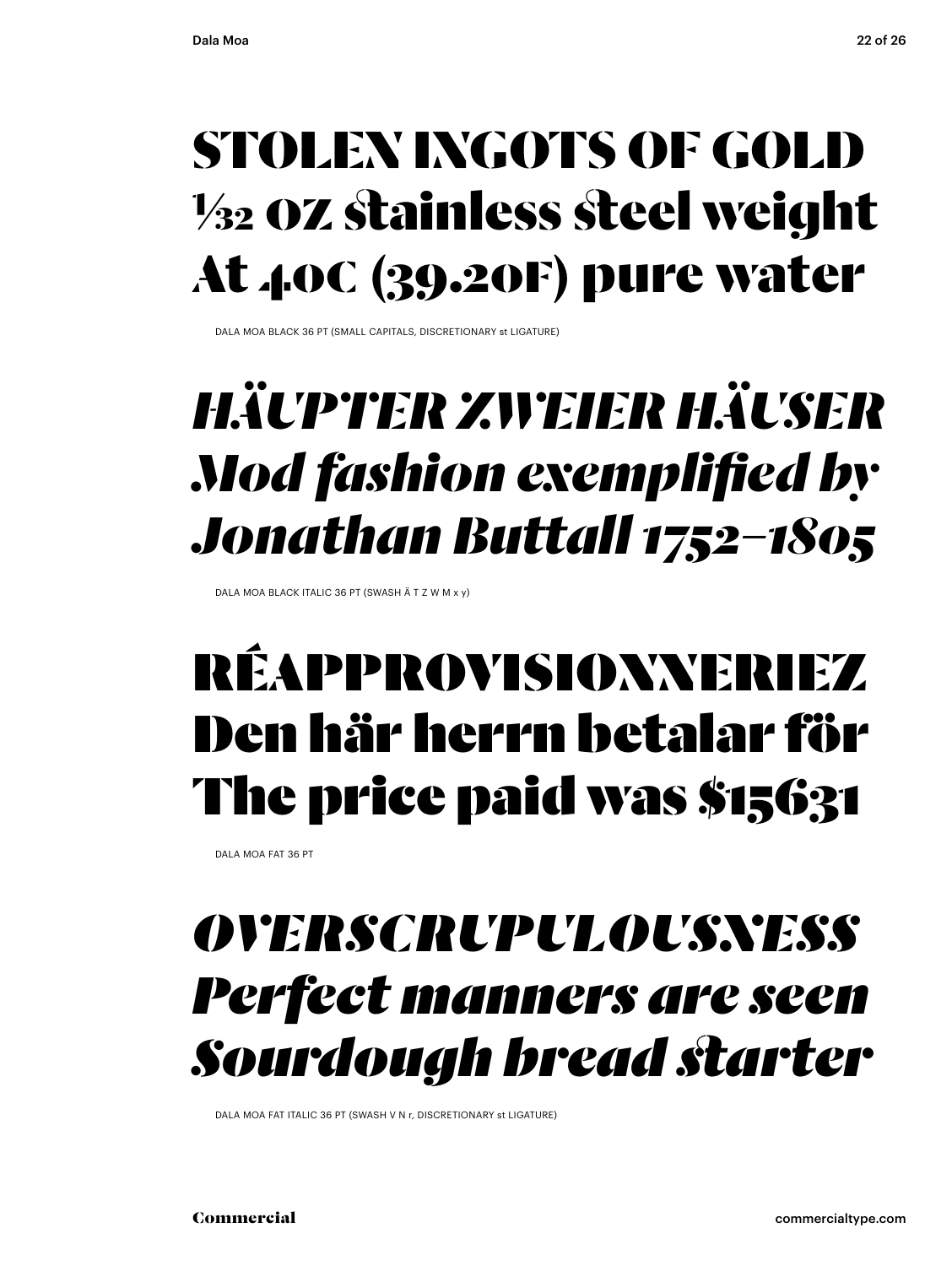#### im Famille-Rose-Stil der Qing-Dynastie La tragedia greca è un genere teatrale nato nell'antica *1896-1897 FOOTBALL LEAGUE CHAMPIONSHIP Sushi is Japanese food consisting of cooked rice combined*

DALA MOA THIN, THIN ITALIC 24 PT (ALT g, LINING FIGURES, SWASH T A G M N k r DISCRETIONARY st LIGATURE)

KING & QUEEN OF BEVERLEY HILLS INVITING Produce two molecules of lactic acid ( $C_3H_6O_6$ ,  $85\%$ ) *The town was founded by Joseph Ladue Regio bestaat uit de volgende lokaal bestuurde gebieden*

DALA MOA LIGHT (SWASH Q & Y), LIGHT ITALIC 24 PT (DISCRETIONARY st LIGATURE, SWASH v k r)

NEW YORK CITY ist eine Weltstadt an Elva Trent renner gjennom Gainsborough. Byen *DUNDEE expanded rapidly in the 19th c Jute is a long, soft, shiny vegetable fibre that can be*

DALA MOA REGULAR, REGULAR ITALIC 24 PT

#### Die Technik der SchriftgieSSerei hat Norway is made up of 19 administrative regions *JOHN MILTON PARADISE REGAINED ETC 4° Fonderie de caractères et fabrique de filets-cuivre*

DALA MOA REGULAR NO. 2, REGULAR ITALIC NO. 2 24 PT (LINING FIGURES, SWASH r v, discretionary ct)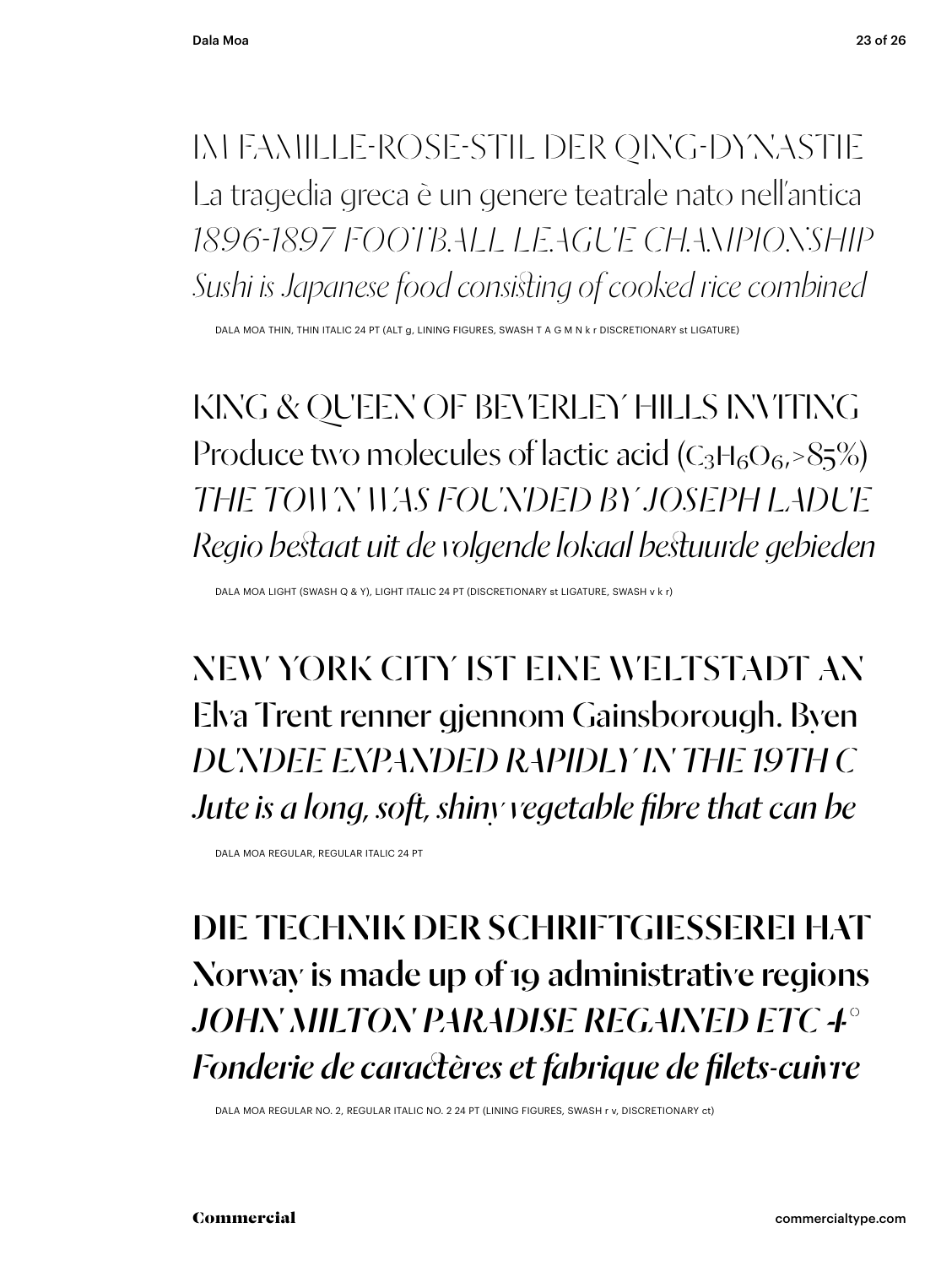#### William Shakespeare 26 April 1564 Koninklijke Academie van Beeldende Kunsten *Blaenau Ffestiniog is a mining town Primary grapes used for Champagne are Pinot*

DALA MOA MEDIUM, MEDIUM ITALIC 24 PT (SWASH A N T G M W r y)

#### **Manifestó predilección por los** Since the 20th century  $\frac{1}{8}$  of material create *Stitch & Glue is a EASY boat building During her world record attempt a VO2 Max*

DALA MOA BOLD, BOLD ITALIC 24 PT (SWASH &, ALT Y)

#### COSMETIC MANUFACTURED QUICKLY Nordsjökommissionen är ett samarbete *REMBRANDT è stato un pittore e 100 King Street in Manchester by Lutyens*

DALA MOA BLACK (SWASH Q Y), BLACK ITALIC 24 PT (SWASH M A N T K r y, DISCRETIONARY st LIGATURE)

#### Hæringen ble skueplass for en The Summer collection presented for *TORQUAY, TORBAY & TEIGNMOUTH The village of Paul is above Mousehole*

DALA MOA FAT, BLACK ITALIC 24 PT (SWASH T Q A Y & G N M v)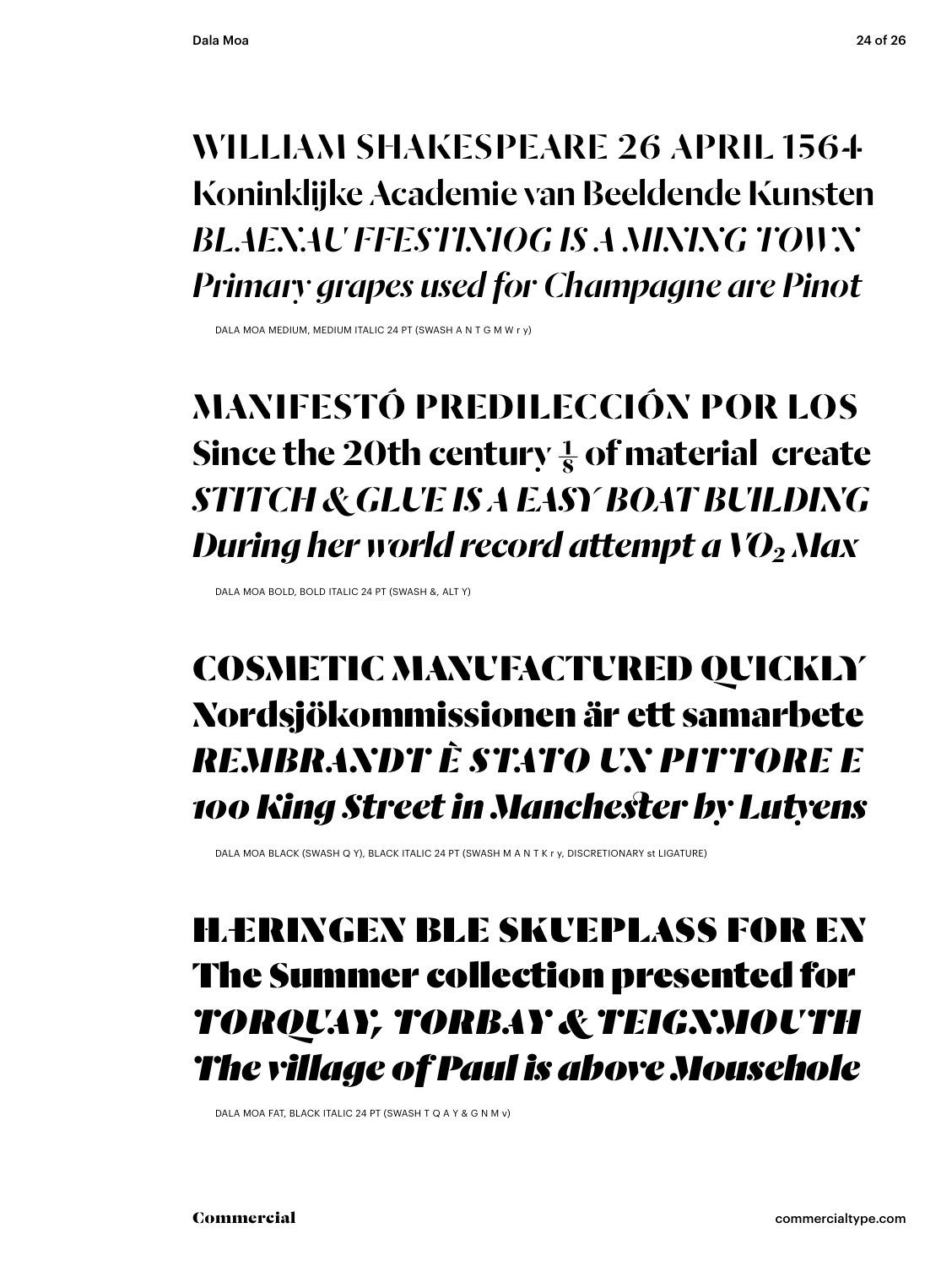

DALA MOA FAT 60PT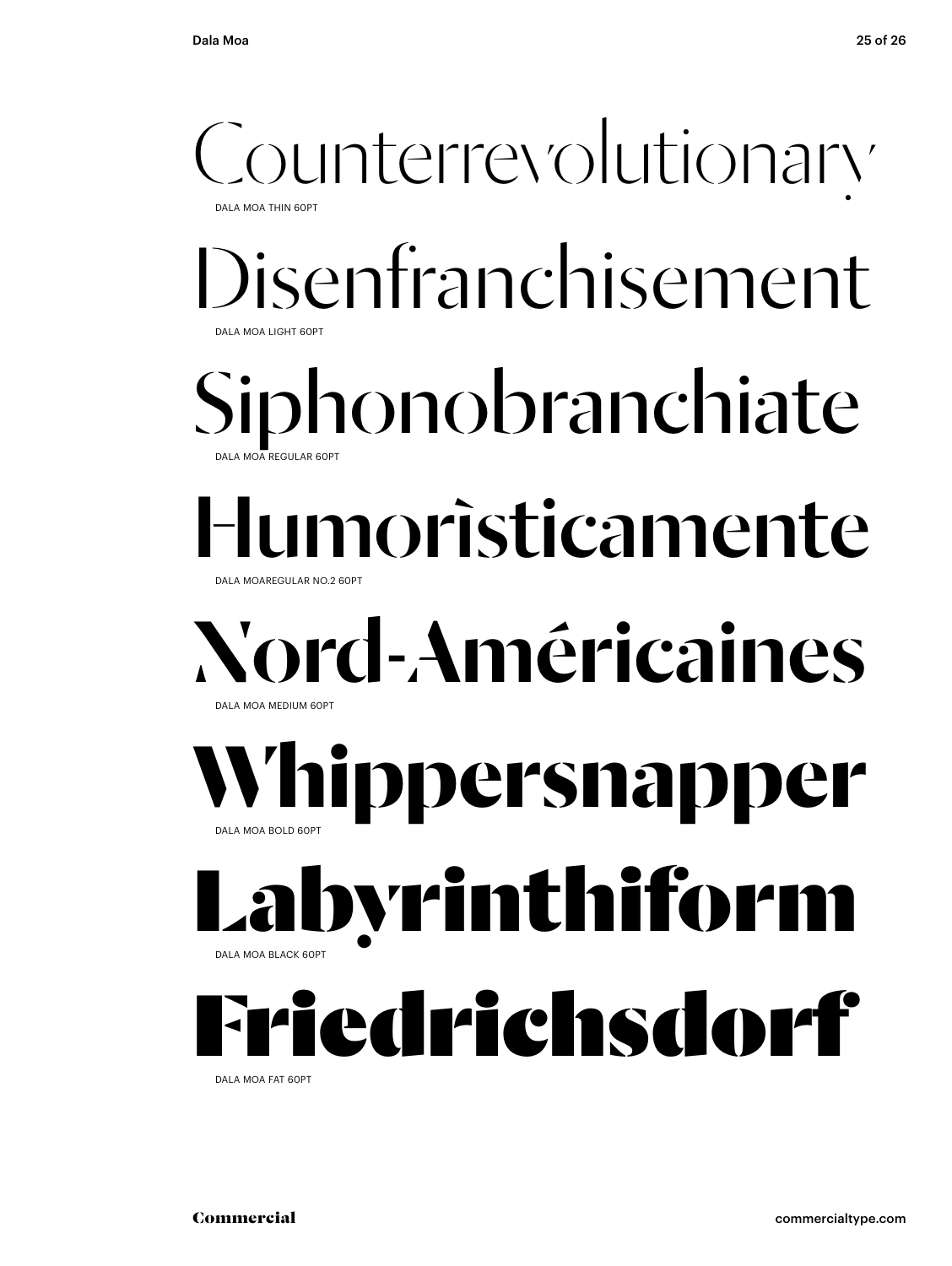*Parkzeitüberschreitung*

DALA MOA THIN 60PT

*Microminiaturization* DALA MOA LIGHT 60PT

*Philoprogenitiveness* DALA MOA REGULAR 60PT

#### *Landsgjennomsnitt* DALA MOAREGULAR NO.2 60PT

### *Tourbillonneraient*

DALA MOA MEDILIM 60PT

### *Faintheartedness*

DALA MOA BOLD 60PT



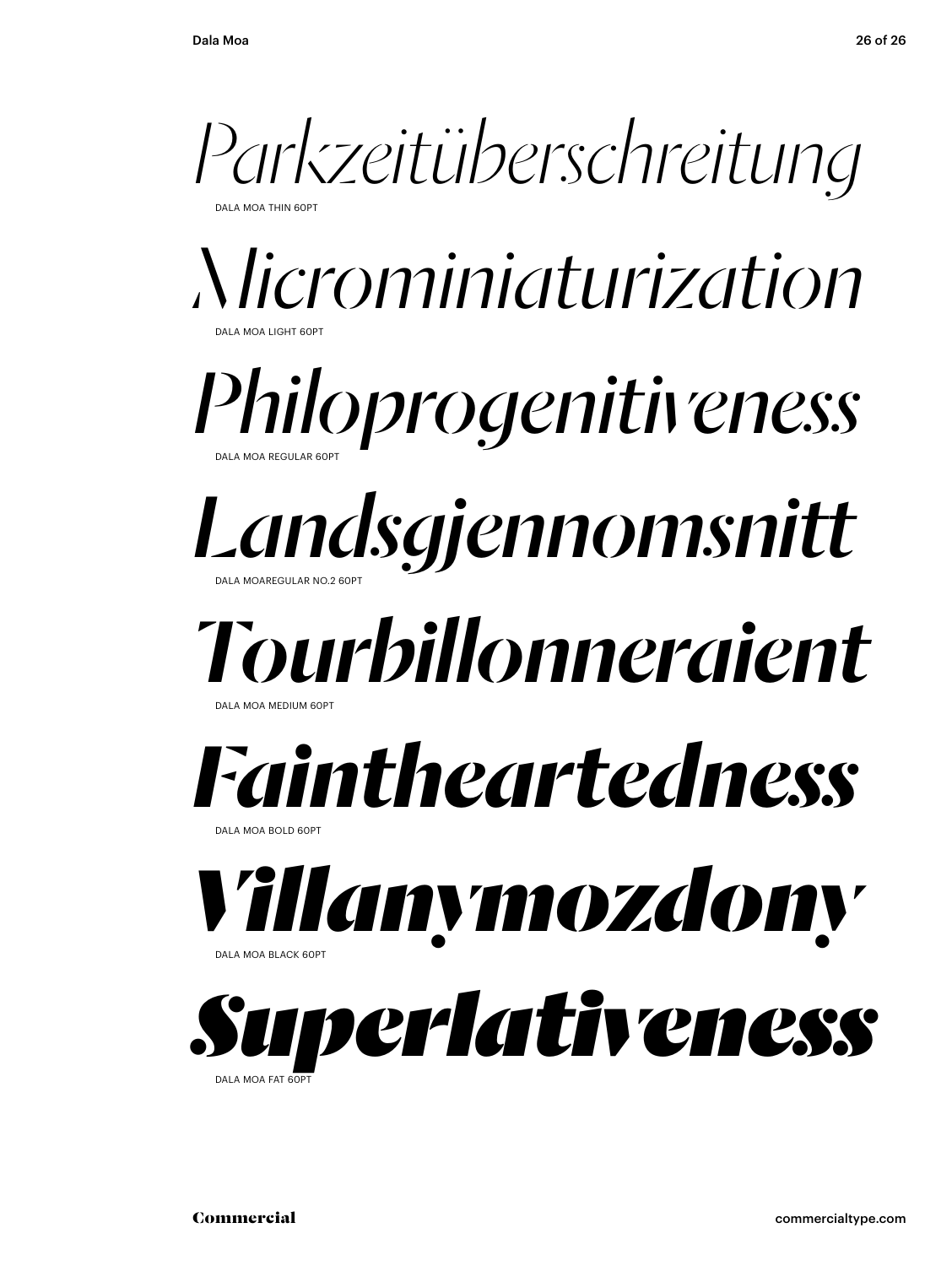| <b>UPPERCASE</b>                         | <b>ABCDEFGHIJKLMNOPQRSTUVWXYZ</b>                                                                                                                                         |
|------------------------------------------|---------------------------------------------------------------------------------------------------------------------------------------------------------------------------|
| LOWERCASE                                | abcdefghijklmnopqrstuvwxyz                                                                                                                                                |
| SMALL CAPS                               | ABCDEFGHIJKLMNOPQRSTUVWXYZ                                                                                                                                                |
| STANDARD PUNCTUATION                     | $\{[\cdot]_G:\ldots\cdot=-()\text{[]{}\}\} /\backslash \& \textrm{``$\varpi$'''''}\cdot_{\pi}\textrm{``}\times \textrm{``}\varphi\blacksquare^{\textrm{``}\textrm{''}}\}$ |
| ALL CAP PUNCTUATION                      | $[!i\overline{i}$ ? $\cdots$ $--$ () $[]$ {}/ \&*@                                                                                                                        |
| SMALL CAP PUNCTUATION                    | ild?., :;-----()[1{}/ \&*""'' · <sub>"'</sub> "                                                                                                                           |
| <b>LIGATURES</b>                         | fb fh fi fj fk fl ff ffb ffh ffi ffj ffk ffl ß                                                                                                                            |
| PROPORTIONAL OLDSTYLE<br>default figures | $$f$f$Y1234.567890$ $$f\%$ % $$^{a\circ}$$ $#^{\circ}$$ $~=$ $ \times$ $\div$ >                                                                                           |
| PROPORTIONAL LINING                      | $$E\&Y123+567890\%$ % $*$ <sup>°</sup> < + = - x ÷ >                                                                                                                      |
| PROPORTIONAL SMALL CAP                   | $$E\in$12345678900\%$                                                                                                                                                     |
| PREBUILT FRACTIONS                       | $\frac{1}{2}$ $\frac{1}{3}$ $\frac{2}{3}$ $\frac{1}{4}$ $\frac{3}{8}$ $\frac{1}{8}$ $\frac{3}{8}$ $\frac{5}{8}$ $\frac{7}{8}$                                             |
| <b>NUMERATORS &amp;</b><br>DENOMINATORS  | 1234567890/1234567890                                                                                                                                                     |
| SWASHES AND<br>DISCRETIONARY LIGATURES   | ct st                                                                                                                                                                     |
| ALTERNATIVE CHARACTERS                   | g QQYY ğĝgġ ŤŶŶŸ ÝŶŶŸ                                                                                                                                                     |
| ACCENTED UPPERCASE                       | ÁÂĂĂĂĂĂĂĂÆÉÇČČČŎĎĐĔÊĔĔĔĔĒĘĞĜĢ<br>ĠĦĤĺĨĨĬĨIJĨĬĴĶŁĹĽĻĿŃŃŇŊŎÔŎŎŎŐŌØØ<br>ŒŔŘŖŠŚŞŜŞÞŤŢŦŰŮŨŨŬŰŪŲŮŨŴŴŴŸŶ<br>ŶŸŽŹŻ                                                                |
| ACCENTED LOWER CASE                      | áâàäåãăāaåææçćčĉċďđéêèëěėegğggħĥm̃iijm̃jkł<br>ĺľļŀñńňņŋóôòöõőōøøœŕřŗšśşŝşþťţŧúûùüŭűūųůũ<br>ŴŴŴŴŶŶŸŽŹŻ                                                                     |
| ACCENTED SMALL CAPS                      | <u>ÁÂĂÄĂĂĂĄÅÆÉÇĆČČÒĐÉÊÈËĖĒĘĞĜGĠĦĤĨĨĨĪI</u><br>ĪJĨĬĴĶŁĹĽĻĿŃŃŇŊŎÔŎŎŎŎŎØØŒŔŘŖŠŚ\$ŜŷÞŤŢŦ<br><b>ÚŨŨŨŬŰŪŲŮŨŴŴŴŴŶŶŸŽŹŻ</b>                                                       |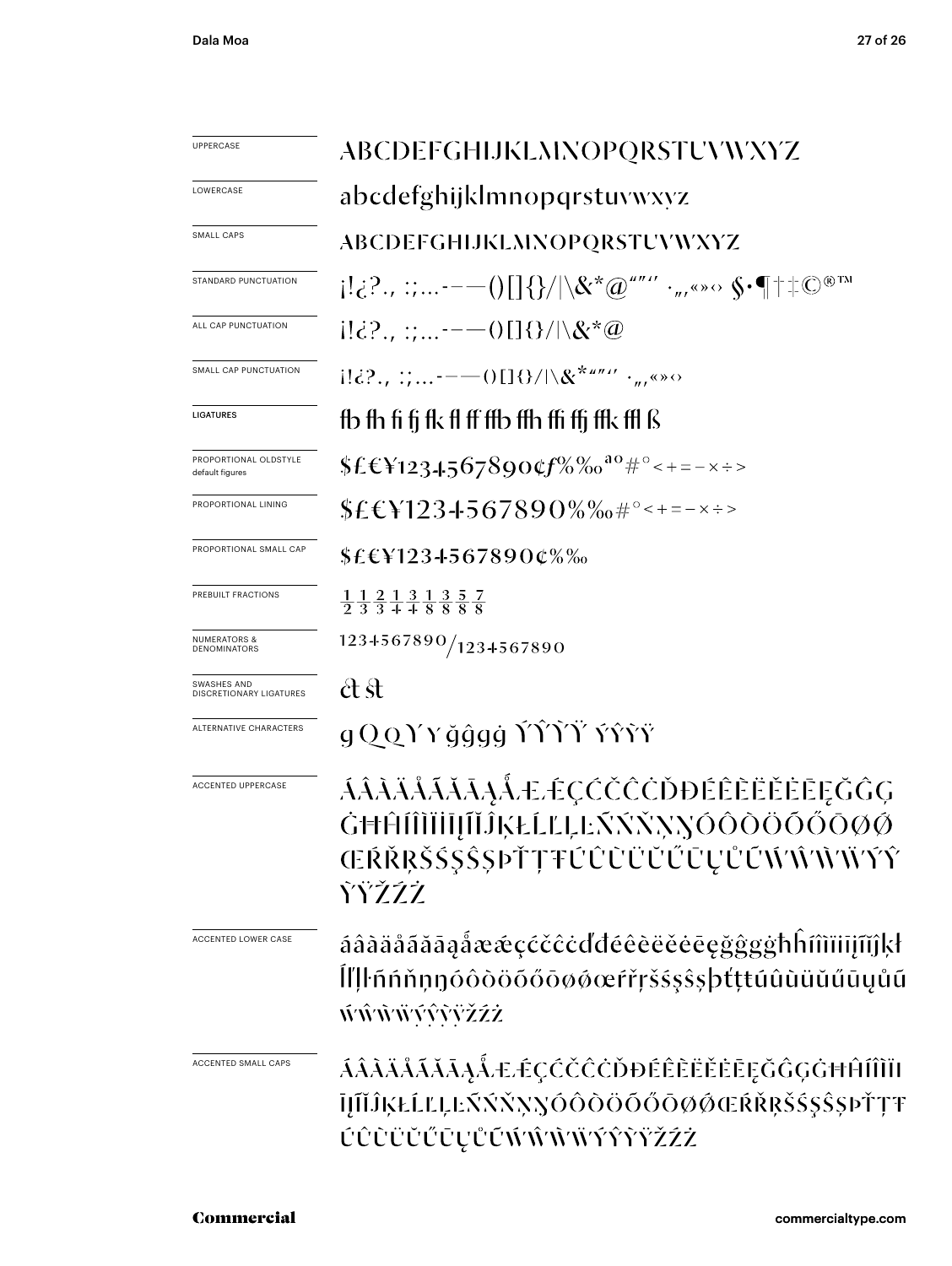| UPPERCASE                                | ABCDEFGHIJKLMNOPQRSTUVIVNYZ                                                                                                                                                                                           |
|------------------------------------------|-----------------------------------------------------------------------------------------------------------------------------------------------------------------------------------------------------------------------|
| LOWERCASE                                | abcdefghijklmnopqrstuvwyz                                                                                                                                                                                             |
| STANDARD PUNCTUATION                     | $\mu_{\mathcal{G}}^1$ , $\mu_{\mathcal{G}}^2$ , $\mu_{\mathcal{G}}^2$ , $\mu_{\mathcal{G}}^2 = -O(\log(1/\delta) \log^2(\delta \log^2 \delta))$ , we set $\delta \cdot \eta$ , $\mu_{\mathcal{G}}^2 \in \mathbb{R}^n$ |
| ALL CAP PUNCTUATION                      |                                                                                                                                                                                                                       |
| <b>LIGATURES</b>                         | gj fb fh fi fj fk fl ff ffb ffh ffi ffi ffk ffl ß                                                                                                                                                                     |
| PROPORTIONAL OLDSTYLE<br>default figures | \$£€\{1234567890¢f%‰ <sup>do</sup> #°<+=-x÷>                                                                                                                                                                          |
| PROPORTIONAL LINING                      | $$EEY123+567890\%$ %#°<+=-x÷>                                                                                                                                                                                         |
| PREBUILT FRACTIONS                       | $\frac{1}{2}$ $\frac{1}{3}$ $\frac{2}{3}$ $\frac{1}{4}$ $\frac{3}{8}$ $\frac{1}{8}$ $\frac{3}{8}$ $\frac{5}{8}$ $\frac{7}{8}$                                                                                         |
| <b>NUMERATORS &amp;</b><br>DENOMINATORS  | 1234567890/1234567890                                                                                                                                                                                                 |
| SWASHES AND<br>DISCRETIONARY LIGATURES   | AGKMNQTVWYZ & krywxyz&st                                                                                                                                                                                              |
| ALTERNATIVE CHARACTERS                   | Ya ÝŶŶŸ áâàäåãăāąå                                                                                                                                                                                                    |
| <b>ACCENTED UPPERCASE</b>                | <i>ÁÂÂÄÅÃĂĂĄÅÆÉÇČČČŎĐĔÊÈĔĔĔĔĘĞĜĢĠĦ</i><br>ĤÍÎÌÏĬĪJĨĹĴĶŁĹĽĻĿŃŃŇŊŎÔŎŎŎŎŎØØŒŔŘŖ<br><i>ŠŚŞŜŞÞŤŢŦŰŮŨŨŬŰŨŲŮŨ</i> ĦŦĤŦĬŦŶŶŸŽŹŻ                                                                                               |
| ACCENTED LOWER CASE                      | áâàäåãăāa@åææçćčĉċďdéêèëĕēēgĝgġħĥíîìïiijĩĭĵķłĺľ<br>Įŀlñńňņŋóôòöõőōøøœŕřŗšśşŝşþťţŧúûùüŭűūyůũᡤᡤ<br><i>ŴŴŶŶŸŽŹŻ</i>                                                                                                      |
| <b>ACCENTED SWASH</b>                    | ĂÂĂĂĂĂĂĂ. A. LÉĞĜGĠĶŃŃŊŸŢŦŴŴŴ<br><i><b>YŶŶŸŽŹŻ kŕřrúûûwýŕůžźż</b></i>                                                                                                                                                 |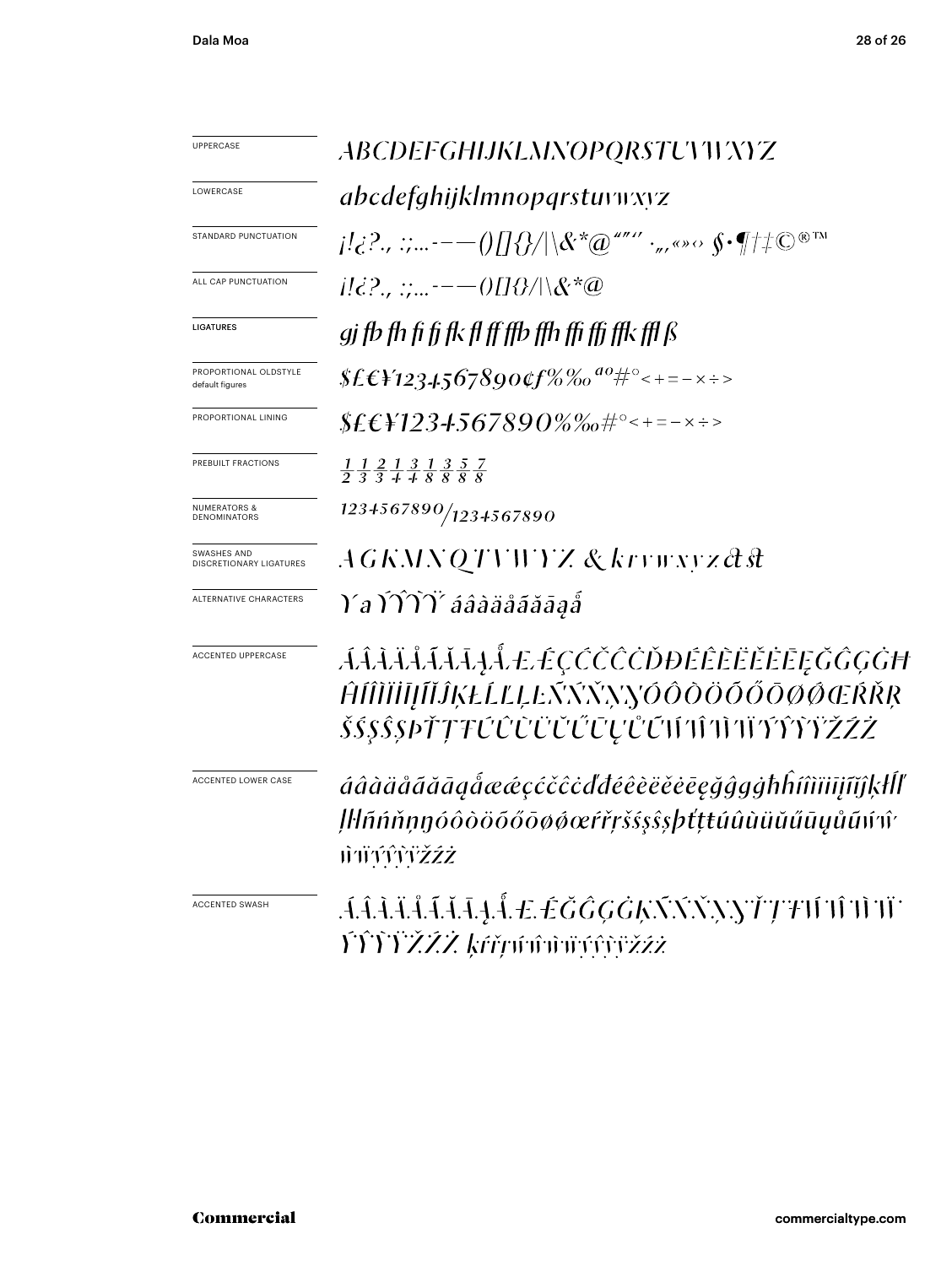**opentype FEATUREs** roman & italic **DEACTIVATED ACTIVATED**

DISCRETIONARY LIGATURES **Haster Inactivity Hasten Inactivity** PROPORTIONAL OLDSTYLE  $\text{£}237$ -1.  $\text{£}409$  \$285  $\text{£}237$ -1.  $\text{£}409$  \$285 £2374 €409 \$285 EANGUAGE FEATURE **ANGUAGE FEATURE**<br>Română (Românian) s accent **Anguage Tracelarian Anguage de Constituță** Însuși conștiință PREBUILT FRACTIONS 2 1/2 1/3 2/3 1/4 3/4 2  $\frac{1}{2}$   $\frac{1}{3}$   $\frac{2}{4}$   $\frac{1}{8}$   $\frac{3}{8}$   $\frac{5}{8}$   $\frac{7}{8}$ 

 $Tip-top'$   $\zeta$ 24.65?  $TIP-TOP'$   $\zeta$ 24.65? PROPORTIONAL LINING  $£237.1 \& 1.09 $285$   $£237.1 \& 1.09 $285$ ARBITRARY FRACTIONS 2 13/72 13/29 -1-5/6-1  $2^{13/72}$   $^{13/29}$   $^{15/64}$   $^{34/24}$ 

roman only

**opentype FEATUREs**

SWASH **Question** SWASH **Question** South Question ALL SMALL CAPS<br>
Chips' & 3265.79?<br>
CHIPS' & 3265.79? STYLISTIC SET 1  $\overline{V}$ OUR QUILTS  $\overline{V}$ OUR QUI Arranged baggage SMALL CAPS<br>
'Chips' & 3265.79? CHIPS' & 3265.79?

**DEACTIVATED ACTIVATED**

STYLISTIC SET 2<br>alternate g and related **Arranged** baggage Arranged baggage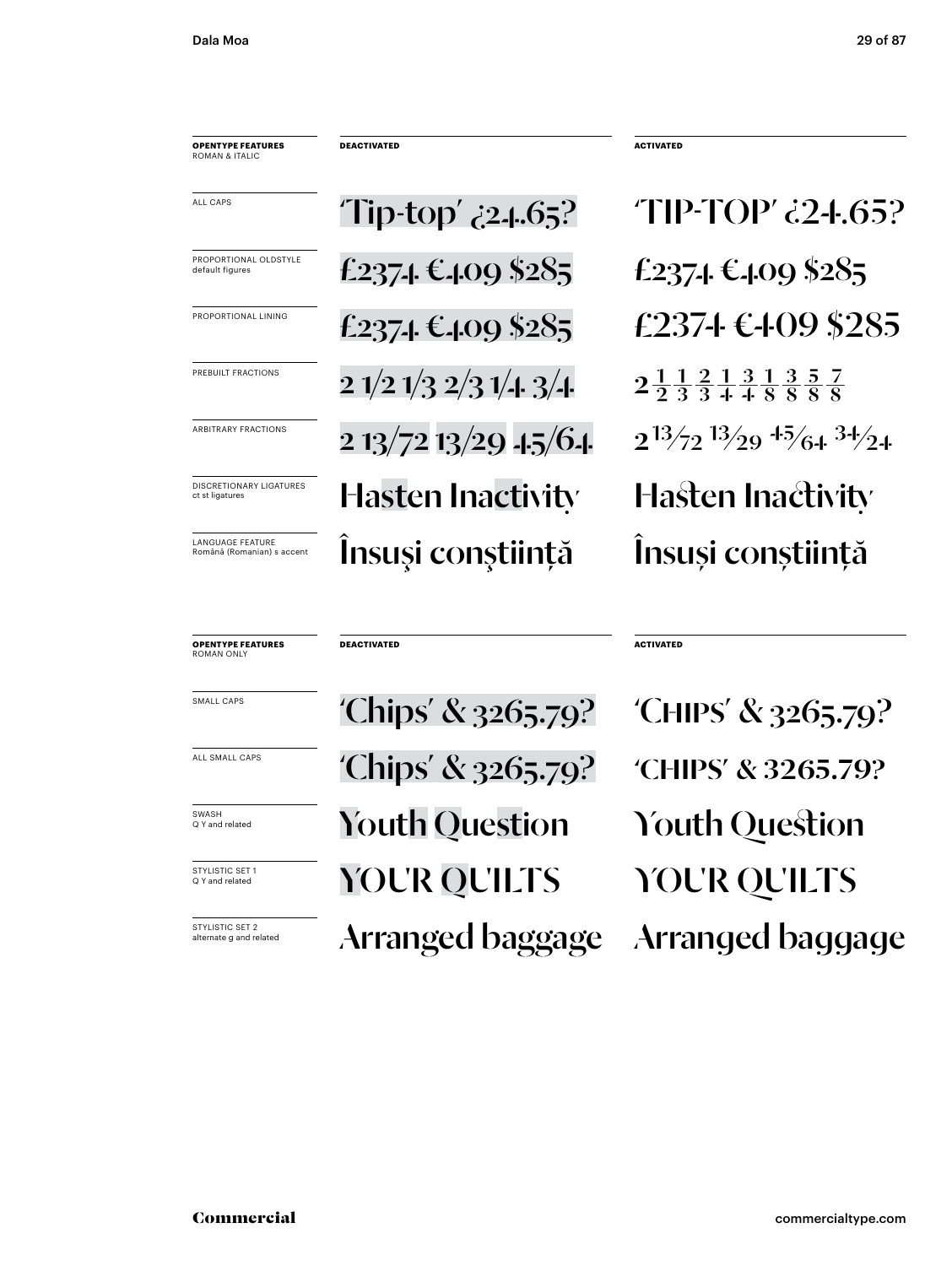**opentype FEATUREs** italic only

**DEACTIVATED ACTIVATED**

.<br>SWASH<br>A G K M N Q T V W Y Z k r v w x y z ampersand and related (also activates discretionary ligatures)

SWASH **AGKMNQTVWYZKrvwx**<br>AGKMNQTVWYZKrvwx<br>Yzampersand and related (also **Crand NATIVE KIN** Grand NATIVE KIN *<i>Youth Question* Stylistic set 1 *Maker wildest toys Maker wildest toys*

*Magic SET 3 Magical alabaster Magical alabaster*